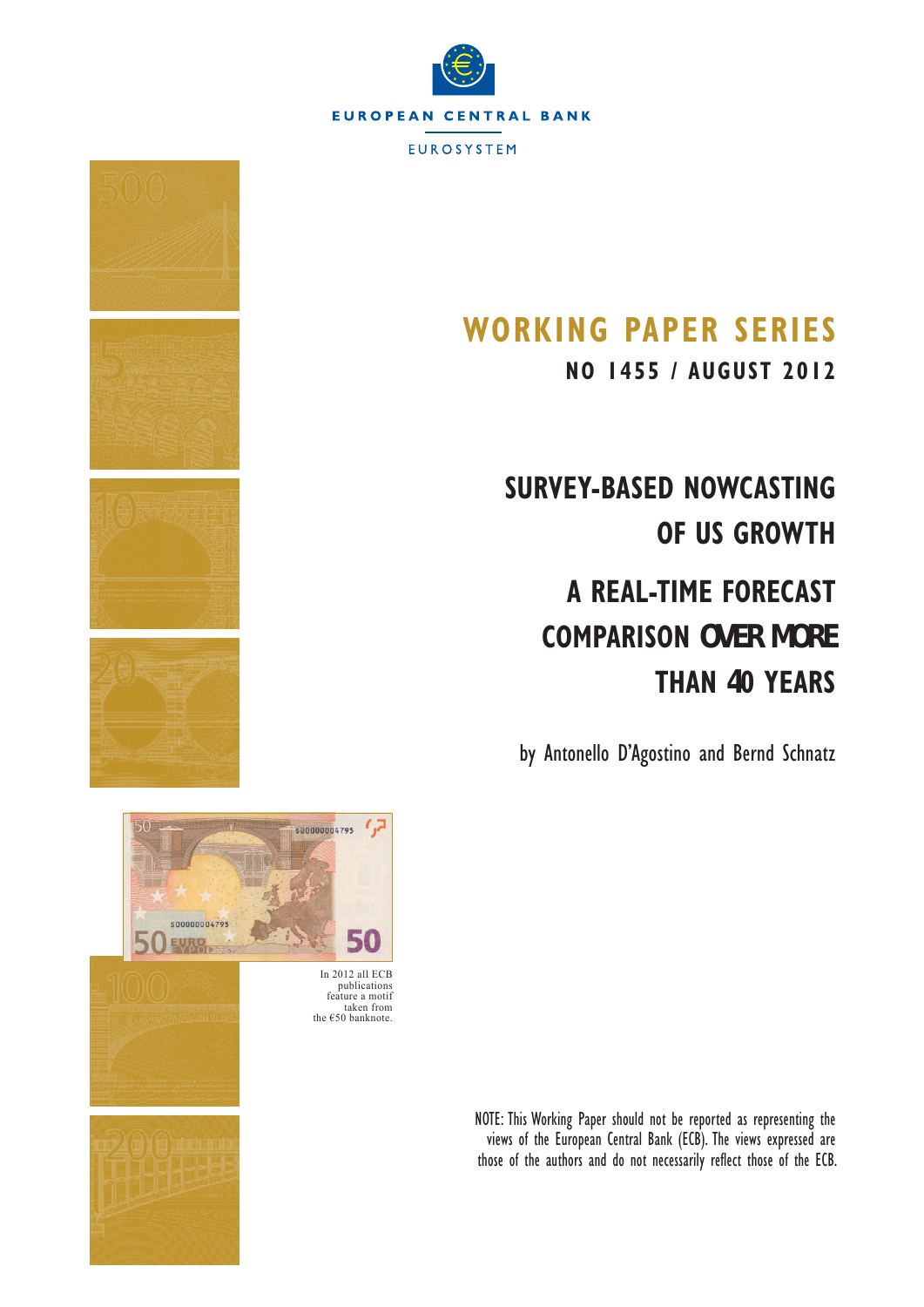#### **Acknowledgements**

The views expressed in this paper are those of the author and do not necessarily reflect those of the Central Bank of Ireland, European Financial Stability Facility or ECB. It includes many insightful comments by Gabe de Bondt, Michael Ehrmann, Moritz Karber, Giulio Nicoletti, Caroline Willeke and participants at an internal ECB presentation.

#### **Antonello D'Agostino**

at European Financial Stability Facility (EFSF), 43 avenue John F. Kennedy, L-1855 Luxembourg and the Central Bank and Financial Services Authority of Ireland;

#### **Bernd Schnatz**

at European Central Bank, Kaiserstrasse 29, D-60311 Frankfurt am Main, Germany; e-mail: bernd.schnatz@ecb.europa.eu

#### **© European Central Bank, 2012**

**Address**

Kaiserstrasse 29, 60311 Frankfurt am Main, Germany

#### **Postal address**

Postfach 16 03 19, 60066 Frankfurt am Main, Germany

**Telephone** +49 69 1344 0

**Internet** http://www.ecb.europa.eu

**Fax** +49 69 1344 6000

All rights reserved.

ISSN 1725-2806 (online)

*Any reproduction, publication and reprint in the form of a different publication, whether printed or produced electronically, in whole or in part, is permitted only with the explicit written authorisation of the ECB or the authors.*

*This paper can be downloaded without charge from http://www.ecb.europa.eu or from the Social Science Research Network electronic library at http://ssrn.com/abstract\_id=2114115.*

*Information on all of the papers published in the ECB Working Paper Series can be found on the ECB's website, http://www.ecb.europa.eu/pub/scientifi c/wps/date/html/index.en.html*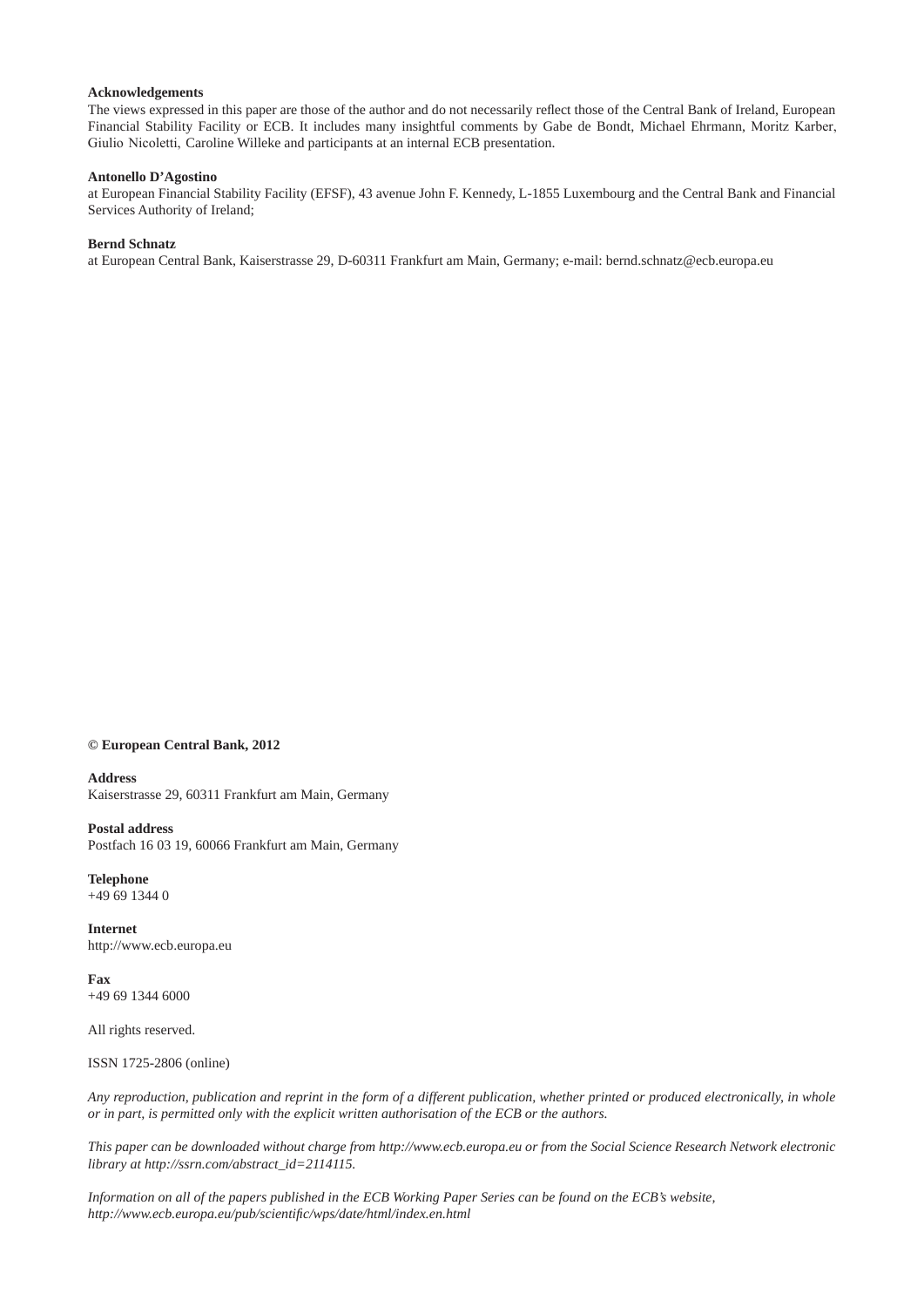### **Abstract**

*Reliable and timely information about current economic conditions is crucial for policy makers and expectations formation. This paper demonstrates the efficacy of the Survey of Professional Forecasters (SPF) and the Purchasing Manager Indices (PMI) in anticipating US real economic activity. We conduct a fully-fledged real-time out-ofsample forecasting exercise linking these surveys to US GDP and industrial production growth over a long sample period. We find that both indicators convey valuable information for assessing current economic conditions. The SPF clearly outperforms the PMI in forecasting GDP growth, while it performs quite poorly in anticipating industrial production growth. Combining the information included in both surveys further improves the accuracy of both, the PMI and the SPF-based forecast.* 

JEL classification: E37, E47, C22, C53.

Keywords: US, Business Cycle, PMI, Forecasting, Real Time Data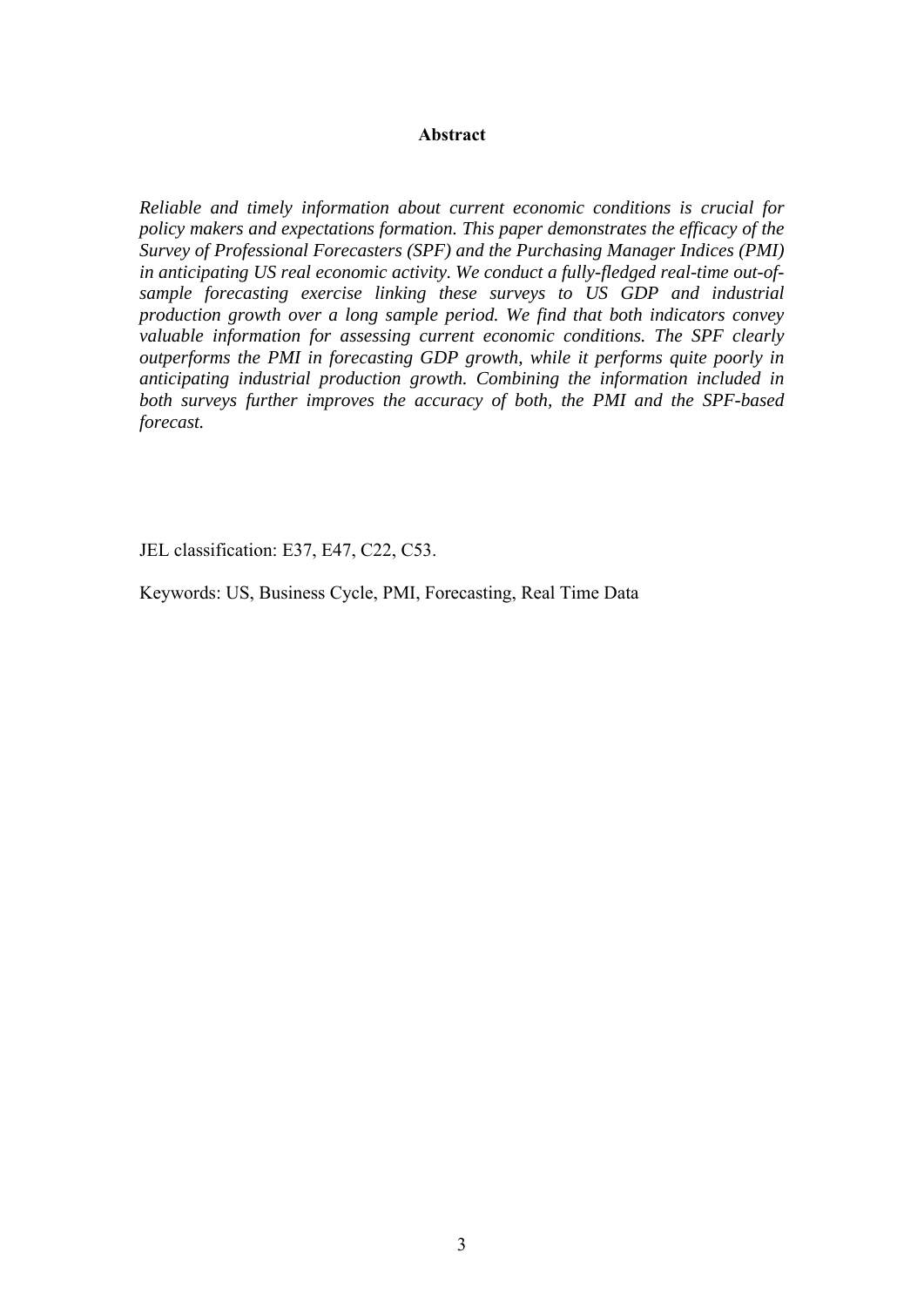## Non-technical summary

The considerable delay in the publication of national accounts data undermines the policy makers' need for reliable and timely information about current economic conditions. In the United States, for instance, the first (advance) data release of GDP growth for the current quarter is published only at the end of the first month of the next quarter. Therefore, many policy makers and financial institutions devote significant resources to exploit alternative sources of information in order to gauge the continuously evolving state of the real economy.

Policy makers and market participants regularly attach great importance to survey evidence to measure current economic conditions. In this context, the Survey of Professional Forecasters (SPF) and the Purchasing Manager Indices (PMI) have become very influential yardsticks. Against this background, this paper mainly addresses two issues: Firstly, we assess which survey (if any) outperforms in terms of anticipating current economic conditions prior to their release. Secondly, we ask, if and how the information from the SPF and the PMI surveys can be combined to get an even more accurate picture of the current state of the US economy, rather than using just one of these surveys.

To our knowledge, this is the first paper that provides a systematic, rigorous and comparative analysis of the performance of two the most prominent US surveys with a long history in a fully-fledged real-time out-of-sample comparison exercise over a long sample period of more than forty years. In the estimation, we link these surveys to real-time data vintages on US GDP and industrial production available on the SPF website of the Federal Reserve Bank of Philadelphia. This ensures that no information is taken into account that was not available at the time of actual forecasting. In order to account for unpredictable data revisions, which are a common feature for these output measures, we compare our forecasts to the figures published after the next two subsequent quarters; however, we report the results also for the last data vintage available.

Overall, we find robust evidence that both indicators convey valuable information for assessing current economic conditions (compared with naïve univariate benchmarks). The SPF clearly outperforms the PMI in forecasting GDP growth, while it performs quite poorly in anticipating industrial production growth. However, quite strikingly, combining the information included in both surveys further improves the accuracy of both, the PMI and the SPF-based forecast.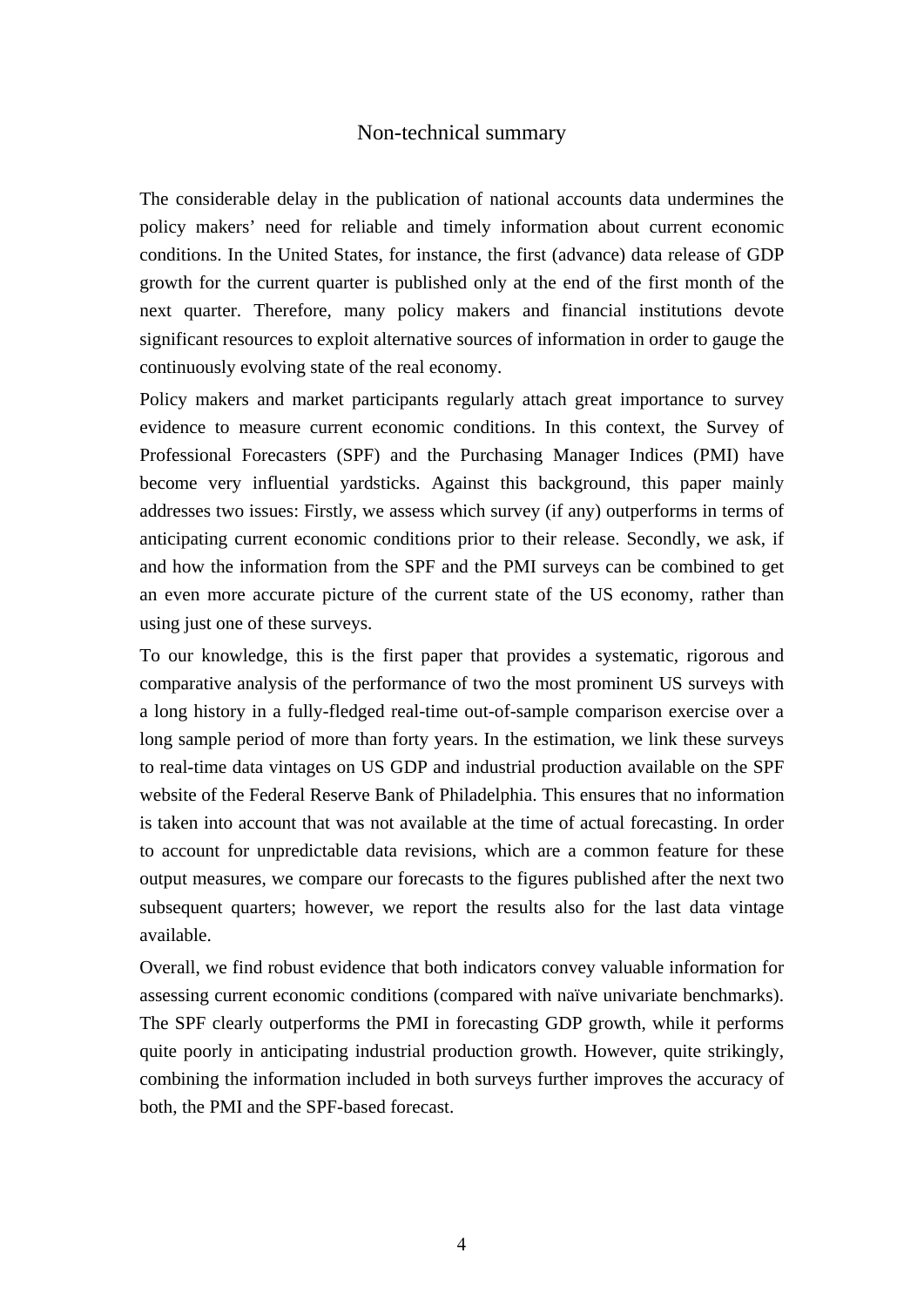## **1. Motivation**

 $\overline{a}$ 

Reliable and timely information about current economic conditions is crucial for policy makers to take decisions in real time and for steering agents' expectations formation about the state of the economy. Such assessments are, however, thwarted by the considerable delay in the publication of national accounts data. More specifically, in the United States, the first (advance) data release of GDP growth for the current quarter is published only at the end of the first month of the next quarter. Therefore, significant resources need to be devoted to exploit alternative sources of information in order to gauge the continuously evolving state of the real economy. Many policy makers and market participants take recourse to survey evidence to measure current economic conditions. This is widely evidenced by monetary policy communications, which frequently point to survey evidence when describing the current macroeconomic situation.

For economic activity in the United States, two prominent surveys with a long history stand out. Firstly, the Federal Reserve Bank of Philadelphia Survey of Professional Forecasters (SPF) releases direct forecasts of US economic activity indicators – such as GDP or industrial production – in the middle of each quarter. Secondly, the (manufacturing) Purchasing Managers' Index (PMI) – released by the Institute for Supply Management (ISM) – has become a very influential yardstick for applied economists and the financial press as it is even timelier and available at a monthly basis.

On the PMI, so far, most of the applied literature has studied the usefulness of the PMI indicators per se. For instance, Harris (1991) attributes significant explanatory power to the PMI in anticipating US economic activity. Harris et al. (2004) also present evidence that the US manufacturing PMI provides a good gauge of US economic activity. This is consistent with Koenig (2002), who concludes that the PMI is a valuable tool for tracking the health of the US manufacturing sector.<sup>2</sup>

However, it is crucial to move beyond simple univariate benchmark models and judge the performance of these survey indicators against an appropriate competitor. In this tradition, Lahiri and Monokroussos (2011) compare PMI-based models to the forecasts of the dynamic factor model

<sup>2</sup> De Bondt (2011) provides affirmative evidence for the nowcasting power of the PMI for the euro area.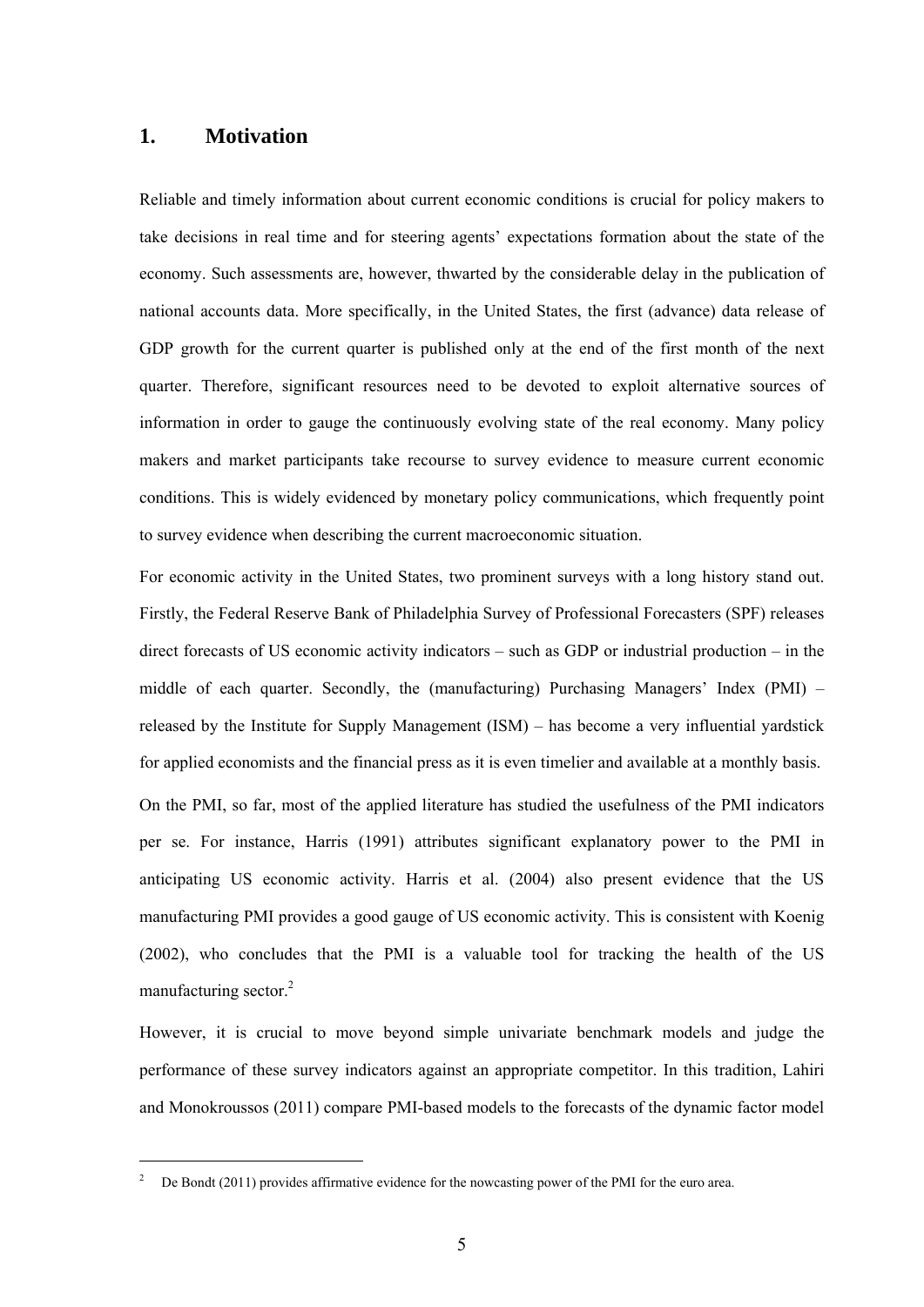of Giannone et al.  $(2008, 2010)$ .<sup>3</sup> They also find evidence that the PMIs can improve on the forecasts of US GDP growth based on the factor model. However, from a technical point of view, a dynamic factor model including more than hundred macro variables prevents employing a fully fledged out-of-sample forecast comparison exercise based on real time data over a long sample span. Accordingly, the authors employ a pseudo real-time dataset which is based on a single data vintage and focus their out-of-sample analysis on the recent crisis episode. One noteworthy exception is Liebermann (2011), who constructs a novel real-time database for a panel of US variables and compares the performance of a factor model to that of the SPF over a ten-year period from 2000 to 2010. She finds that the SPF does not carry additional information with respect to the best factor model, implying that the often cited superiority of the SPF is rather weak in her sample.

This paper aims at simulating, for the US, the true real-time situation of a forecaster at each point in time over more than forty years. Therefore, we need a compromise benchmark. On the one hand, this benchmark should be more sophisticated than a naïve univariate model, but on the other less data demanding than an all-inclusive dynamic factor model. In fact, the SPF is a sensible candidate in this regard. It includes the views of a large number of professional forecasters, who, in turn, base their assessment on a large variety of macro data available at the time. In fact, the SPF has been shown to encompass a number of convenient properties: Firstly, from a more theory-related perspective, this survey has been used to test the rationality of agents (forecasters). Secondly, evidence has been provided that the SPF improves and complements the forecasts of traditional macro models (see Campbell (2007), D'Agostino and Whelan (2007) and D'Agostino, Mc Quinn and Whelan (2011)). Thirdly, D'Agostino et al. (2006) show that a good forecasting performance (relative to that of a simple benchmark model) is mainly achieved for short horizons (nowcast) and that the forecast accuracy of such surveys has reclined remarkably after the "Great Moderation".

 $\overline{a}$ 

<sup>3</sup> In terms of terminology, we use the term "forecasting" throughout the paper although our concern is about coincident economic conditions. Other papers used the term "nowcasting" in such contexts. For instance, Banbura et al. (2010) use dynamic factor models to produce a sequence of nowcasts for euro area activity. For the global economy, Jakaitiene and Dees (2009) proposed a number of factor model-based approaches to forecast short-term changes in selected world economic variables. See also Aruoba et al. (2009) for a prominent application for the US. Using their indicator would be interesting but is unfeasible in the present real-time analysis, because data vintages are available since 2008 only.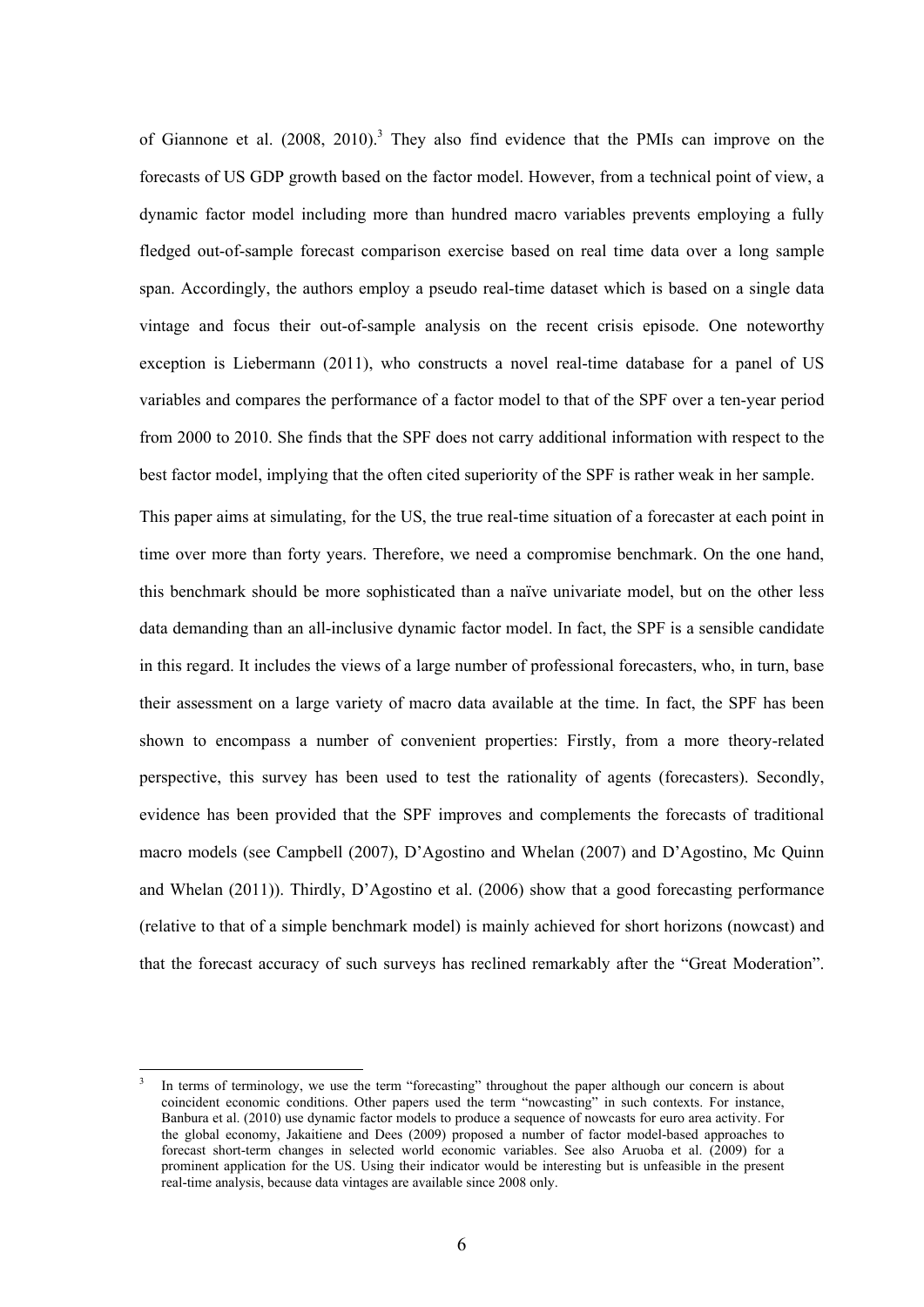Finally, using the median SPF is consistent with the widespread empirical finding that simple forecast averaging methods provide stable and good results (see Stock and Watson, 2004).<sup>4</sup>

In this paper, we mainly address two issues: Firstly, we assess which survey (if any) outperforms in terms of anticipating current economic conditions prior to their release. Secondly, we ask, if and how the information from the SPF and the PMI surveys can be combined to get an even more accurate picture of the current state of the US economy, rather than using just one of these surveys.

This is, to our knowledge, the first paper providing a systematic, rigorous and comparative analysis on the performance of two most prominent US surveys with a long history in a fully-fledged realtime out-of-sample comparison exercise. In our empirical work, we use the median forecasts for GDP and for industrial production as our SPF activity variables. We include industrial production in the analysis, because the manufacturing PMI might be more closely aligned with industrial production than with broader definitions of economic activity. At the same time, industrial production is much more volatile and therefore more difficult to project by professional forecasters. In order to account for unpredictable data revisions, which are a common feature for these output measures, we compare the forecasts with the figures published after the two subsequent quarters (see Romer and Romer 2000); however, we report the results also for the last data vintage available. The choice between these two vintages is non-trivial: The last data vintage characterises best the "true" state of the economy at that point in time. Correspondingly, it could be considered the most appropriate benchmark. However, the forecaster makes the projection based on (unrevised) data available at that time. Therefore, he cannot anticipate benchmark revision, which makes using the last data vintage perhaps overly ambitious.

The paper is organised as follows. Section two shows some stylised facts and briefly recalls the construction of the PMI indices, their merits and limitations. Section three describes the forecasting exercise and section four summarises the results. It demonstrates in the out-of-sample forecast comparison exercise the efficacy of PMI-based models and the SPF relative to a naïve benchmark for projecting growth in US GDP and industrial production. For GDP growth, the SPF seems to

 $\overline{a}$ 

<sup>4</sup> Capistrán and Timmermann (2009) showed in a pseudo real-time forecasting exercise, that using the simple equal-weighted average method for combining individual forecasts performs best for most variables. For the euro area, Genre et al. (2010) show that alternative combinations of the survey of professional forecasters deliver only small quantitative improvements to the equal weighted combination for GDP growth.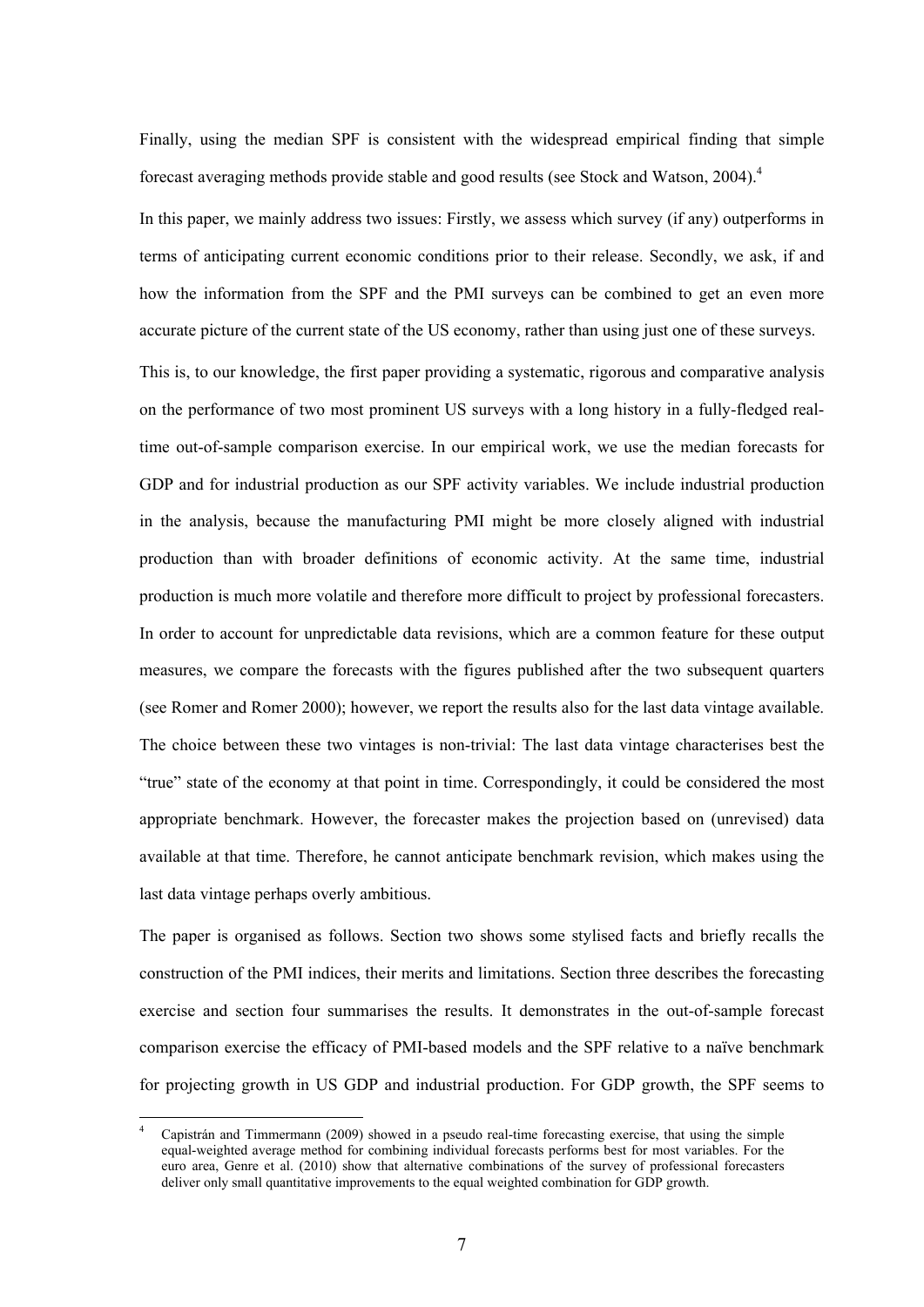outperform the PMI, while it is vice versa for industrial production growth. Section four shows that combining the PMI and SPF forecasts indeed further improves the forecast accuracy. Section five concludes.

# **2. Stylised facts**

 $\overline{a}$ 

### **2.1. Survey of Professional Forecasters (SPF)**

The oldest quarterly survey of macroeconomic forecasts in the United States is the SPF.<sup>5</sup> Respondents include Wall Street financial firms, banks, consulting groups, and forecasters at large corporations. It appears reasonable to assume that it summarises economic news available in the public domain, although the methods these forecasters use to create their forecast are commonly not revealed. The survey is conducted early in the second month of each quarter and released few days later.<sup>6</sup> By that time, the first (advance) release of GDP growth of the previous quarter is available.



Chart 1 suggests that the SPF tracks GDP and industrial production growth rather well, no matter if compared with the latest vintage of data or if measured against the data available two quarters after the respective quarter, showing correlation coefficients between 0.72 and 0.85. This underscores the

<sup>5</sup> When it began in 1968, it was conducted by the American Statistical Association and the National Bureau of Economic Research. In 1990, the Federal Reserve Bank of Philadelphia took over the survey.

<sup>6</sup> Since 2005, the SPF has been commonly published at around the  $10<sup>th</sup>$  of the second months of each quarter. Before that, the SPF was published roughly in the middle of the months, sometimes only around the  $20<sup>th</sup>$  day.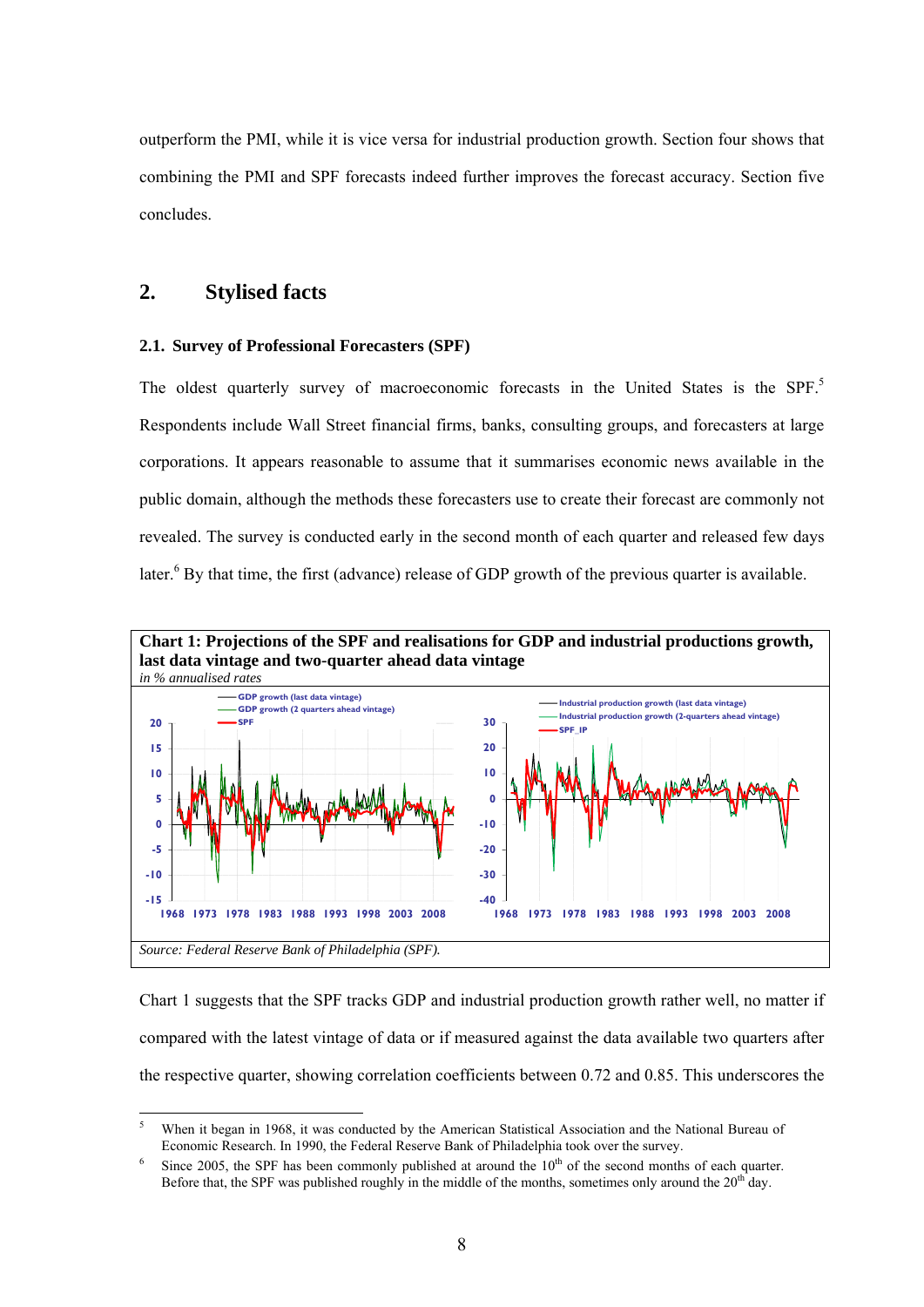benchmark role of the SPF in the literature. Indeed, it has proven challenging to systematically outperform the SPF in forecasting US economic activity. Only in a few periods, the SPF seems to have underestimated the strength of the US growth momentum. This is somewhat apparent in the mid-1980s and in the late-1990s, but also the strength of the recovery after the most recent global crisis was initially somewhat stronger. Over the entire period, however, the SPF seems to provide good forecasts. Between 1968 and 2011, the median SPF growth projection of the US economy was 2.6% (in quarterly annualised terms), which is slightly below the actual growth data that was available two quarters later at 2.7% (see Table 1). Only in the latest data vintage, the median growth rate stood somewhat higher at  $3.0\%$ .<sup>7</sup> As one would expect, the standard deviation of the SPF is also much smaller than the actual data, but still substantial.

| <i>D</i> County of the control of the GD 1 man C1 1 math |                         |            |                       |                 |           |                   |  |  |
|----------------------------------------------------------|-------------------------|------------|-----------------------|-----------------|-----------|-------------------|--|--|
|                                                          | ${\rm GDP}^{\rm final}$ | $GDP^{2q}$ | ${\rm GDP}^{\rm SPF}$ | <b>I</b> pfinal | $IP^{2q}$ | IP <sup>SPF</sup> |  |  |
| Mean                                                     | 2.86                    | 2.61       | 2.33                  | 2.37            | 2.38      | 2.43              |  |  |
| Standard deviation                                       | 3.49                    | 3.49       | 2.54                  | 6.80            | 6.33      | 4.78              |  |  |
| Equality test (p-value)                                  | 0.11                    | 0.40       |                       | 0.94            | 0.93      |                   |  |  |
| Median                                                   | 3.00                    | 2.65       | 2.56                  | 3.00            | 3.42      | 3.06              |  |  |
| Equality test (p-value)                                  | 0.09                    | 0.28       |                       | 0.46            | 0.78      |                   |  |  |
| Correlation with SPF                                     | 0.72                    | 0.78       |                       | 0.79            | 0.85      |                   |  |  |

**Table 1: Descriptive statistics of the GDP and SPF data** 

*For the equality of mean test, a standard t-test is applied, for the equality of medians, the Wilcoxon/Mann-Whitney test is applied. Final refers to the final data vintage, 2q refers to the data vintage two quarters ahead. SPF refers to the published forecasts by the Survey of Professional Forecasters.* 

#### **2.2. ISM/PMI indices**

 $\overline{a}$ 

The PMI is a natural competitor (or complement) to the SPF projections, which can be verified over a long time span. The US PMI data from the Institute of Supply Management (ISM) is also designed to provide a snapshot of the health of the economy. We employ the ISM manufacturing production indicator, because these data range back to 1948, while an index including nonmanufacturing activities is available only since 1998, which is too short to be analysed systematically. $8$  The data is based on a monthly survey of more than 300 purchasing and supply

<sup>7</sup> Formal tests of forecast efficiency clearly confirm the unbiasedness hypothesis for industrial production, while for GDP growth, there is some evidence for a bias if the final data vintage is used (see Timmermann, 2006). This is in line with Patton and Timmermann (2010), who use Green Book data for US GDP growth.

<sup>8</sup> De Bondt and Schiaffi (2011) provide an analysis of the composite indicator for a shorter time span, but their objective is more to assess whether consumer confidence indicators have additional explanatory power in a regression-based rather than real-time out-of-sample exercise. They show some robustness checks also for the manufacturing PMI over long periods.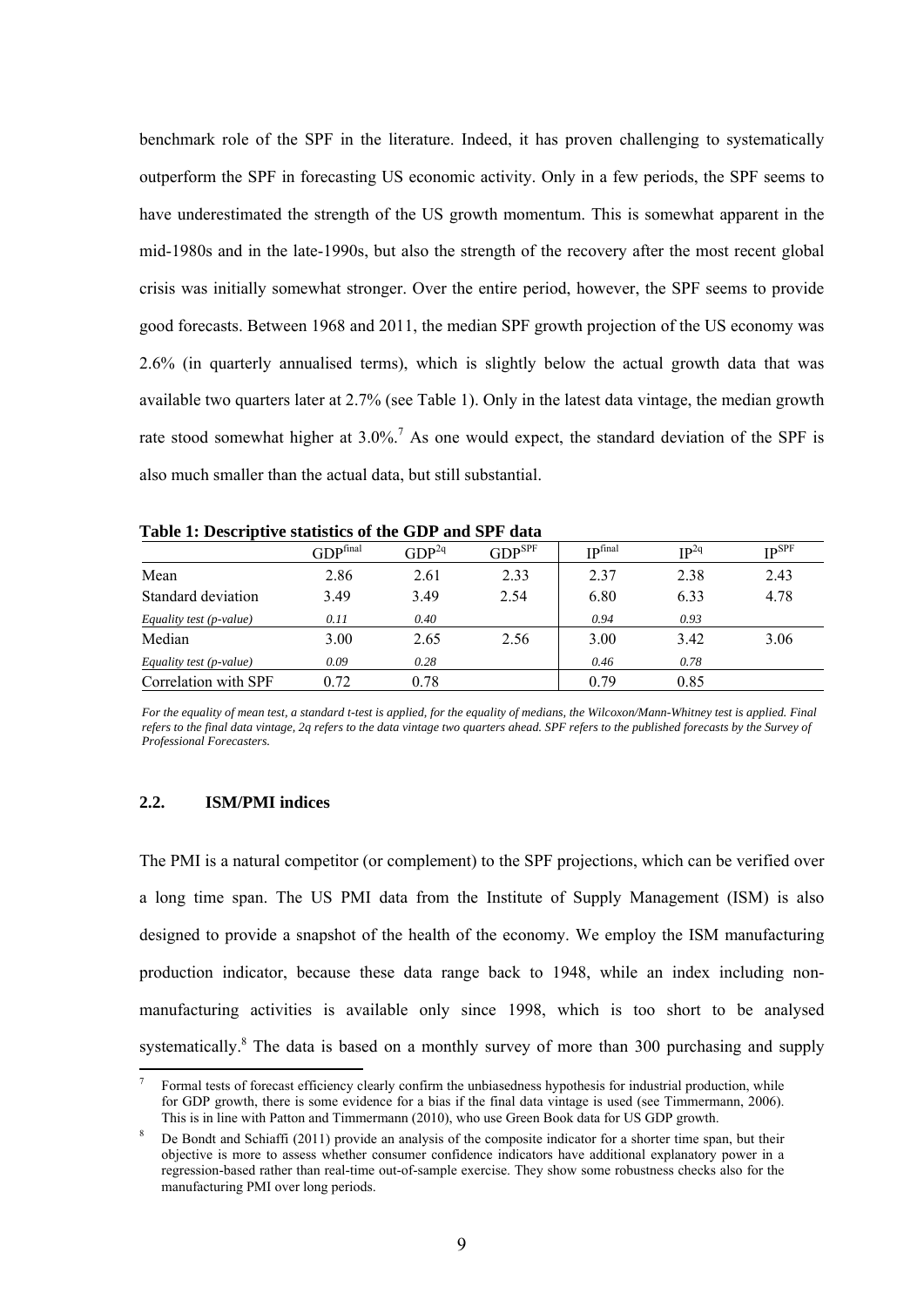executives from across the country. Survey respondents are asked whether their output has risen, fallen or remained unchanged on that of one month ago. The unweighted net balance of survey responses is converted into a (seasonally adjusted) diffusion index – with a level of 50 being the threshold value between contraction and expansion.

$$
PMI_t^{\text{var}} = 100 \frac{I + 0.5N}{I + N + D}
$$

where "I" is the number of respondents reporting increases, "N" is the number of respondents reporting no change and "D" is the number of respondents reporting decreases. A reading above 50 in the diffusion index implies that more firms report expanding activity than contracting activity. In practise, the index constitutes a hybrid indicator based on subjective responses which encompasses both actual data elements and a confidence element.

One of the most attractive features of the PMI is its timeliness. The PMI for the manufacturing sector for a certain month is released on the first business day of the following month. In the regular quarterly data dissemination cycle, this implies that first information on economic activity in the *current* quarter is available very shortly after the advance estimate of US GDP growth for the *previous* quarter and more than two weeks before SPF forecasts for the current quarter will become available. Chart 2, which provides the stylised release calendar in a typical quarter, also illustrates that this information is available also almost three months before the first release of US GDP growth in the present quarter.



**Chart 2: Stylised representation of data releases over the quarter**

The PMI has also the convenient feature that it is not subject to revisions. This implies that issues of the "real-time data vintage" of the explanatory variables can be ignored. The most important limitation of the PMI index is its construction as a diffusion index. A higher PMI reading simply means that more respondents are reporting improving (rather than deteriorating) conditions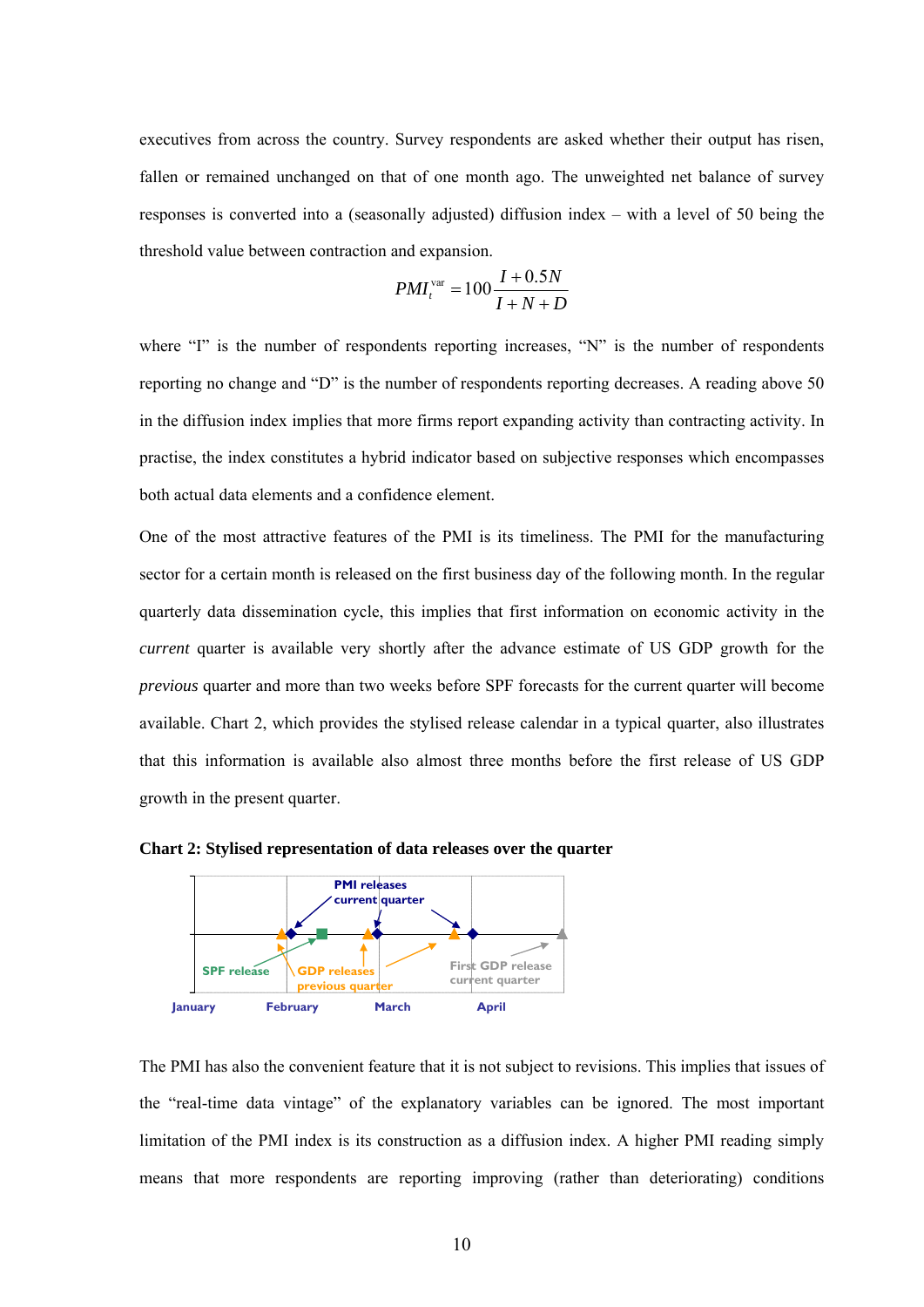compared to the month before. As pointed out by Vermeulen (2012), the indicator does neither control for the intensity of the change in business condition, nor does it weigh the responses according to the size of the firm. However, he also shows that using alternative distributional assumptions to map the PMI survey results into growth forecasts for US industrial production yields overall very similar estimates.

The scatter plot below (Chart 3) demonstrates the close positive relationship between the PMI (manufacturing) output index and growth in US real GDP and industrial production. It illustrates that the link is closer for GDP data available two quarters after the forecast than for the finally revised data. Interestingly, the scatters also suggest that the actual threshold between expansion and contraction is below 50 for GDP growth, but above 50 for industrial production growth.

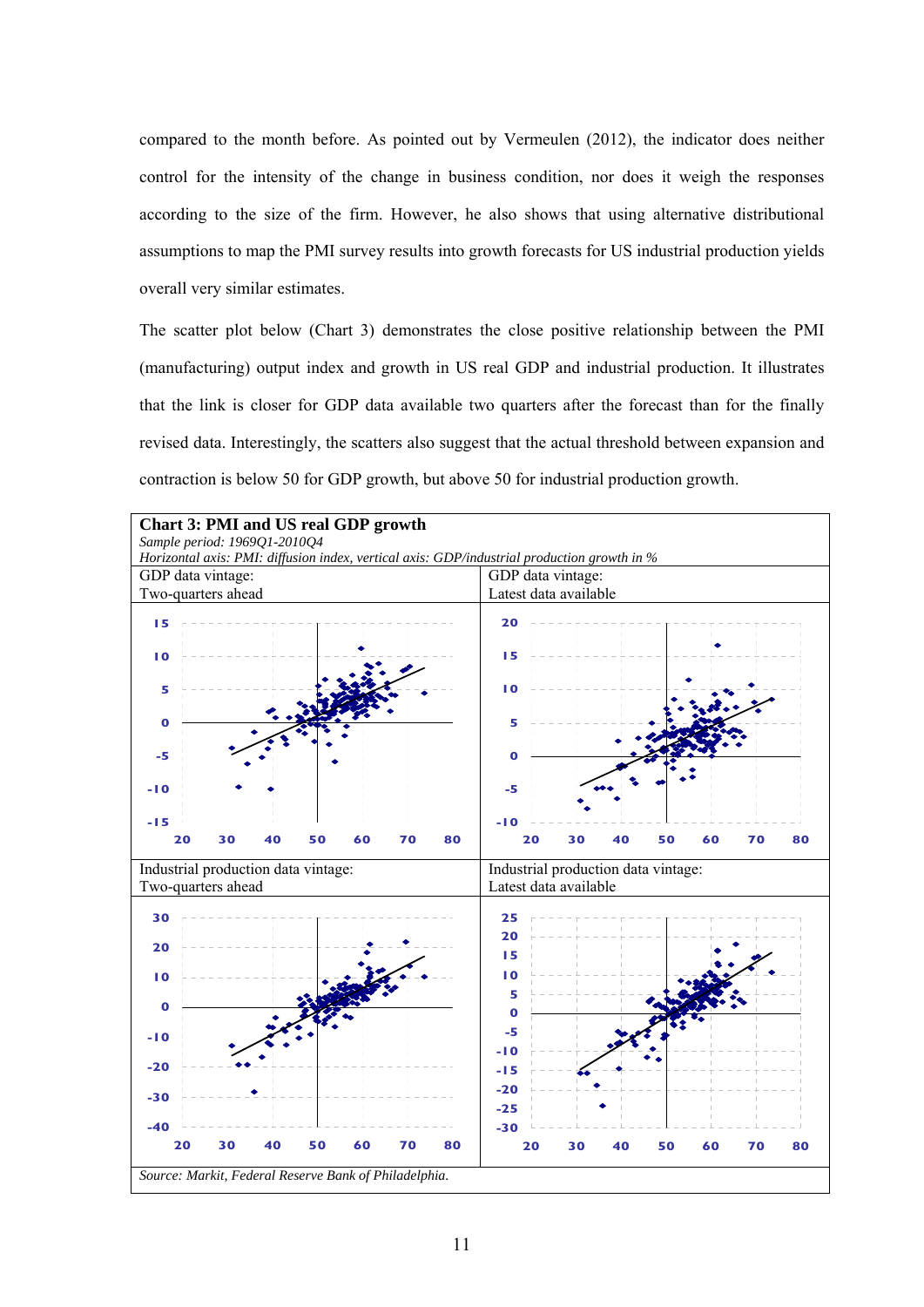Following Koenig (2002), this can be more formally verified by running the following regression:<sup>9</sup>

$$
\Delta y_t = \beta_1 (pmi_t - \beta_0) + \varepsilon_t
$$

In this regression, the constant term  $\beta_0$  represents the level at which the regression line intersects the horizontal axis in Chart 3, consistent with zero growth. The estimation – performed over the sample period from 1968Q4-2010Q4 – confirms the highly significant relationship between the PMI and growth in GDP and industrial production. A one-unit decline in the PMI index is consistent with 0.3 pp lower GDP growth and a 0.8 pp decline in industrial production growth. The stronger response of industrial production is consistent with the higher variance of this series. A Wald-test for the intercept term shows, that the actual no-growth threshold for GDP is significantly below 50, but significantly above 50 for industrial production (see Table 2).

| Dependent variable                        | GDP <sup>final</sup> | GDP <sup>2q</sup> | <b>IPfinal</b> | $IP^{2q}$ |
|-------------------------------------------|----------------------|-------------------|----------------|-----------|
| Slope $\beta_1$                           | 0.31                 | 0.34              | 0.72           | 0.78      |
| $(t-value)$                               | (11.5)               | (9.1)             | (10.7)         | (13.0)    |
| Constant $\beta_0$                        | 45.65                | 47.14             | 51.51          | 51.76     |
| $(t-value)$                               | (42.8)               | (57.0)            | (75.82)        | (102.5)   |
| Wald-test H <sub>0</sub> : $\beta_0 = 50$ | 16.6                 | 5.7               | 12.1           | 12.1      |
| $(p-value)$                               | (0.00)               | (0.02)            | (0.03)         | (0.00)    |
| No. of obs.                               | 169                  | 168               | 168            | 168       |
| $R^2$ (adj.)                              | 0.43                 | 0.51              | 0.69           | 0.71      |

*Newey-West HAC Standard errors and covariance (lag truncation=4).* 

# **3. Forecast comparison exercise**

#### **3.1. Forecasting models and evaluation**

 $\overline{a}$ 

This section sets up a fully-fledged real-time out-of-sample assessment of the link between US economic activity growth and survey evidence, thereby going well beyond analysing the in-sample properties of these data in the previous section. Out-of-sample procedures are crucial to assess the forecasting performance of indicators. As emphasised in Carriero and Marcellino (2007), it is always possible to explain the behaviour of a specific variable reasonably well when a set of

<sup>9</sup> Koenig (2002) also includes the change in the PMI as another exogenous variable. This does not change the results materially.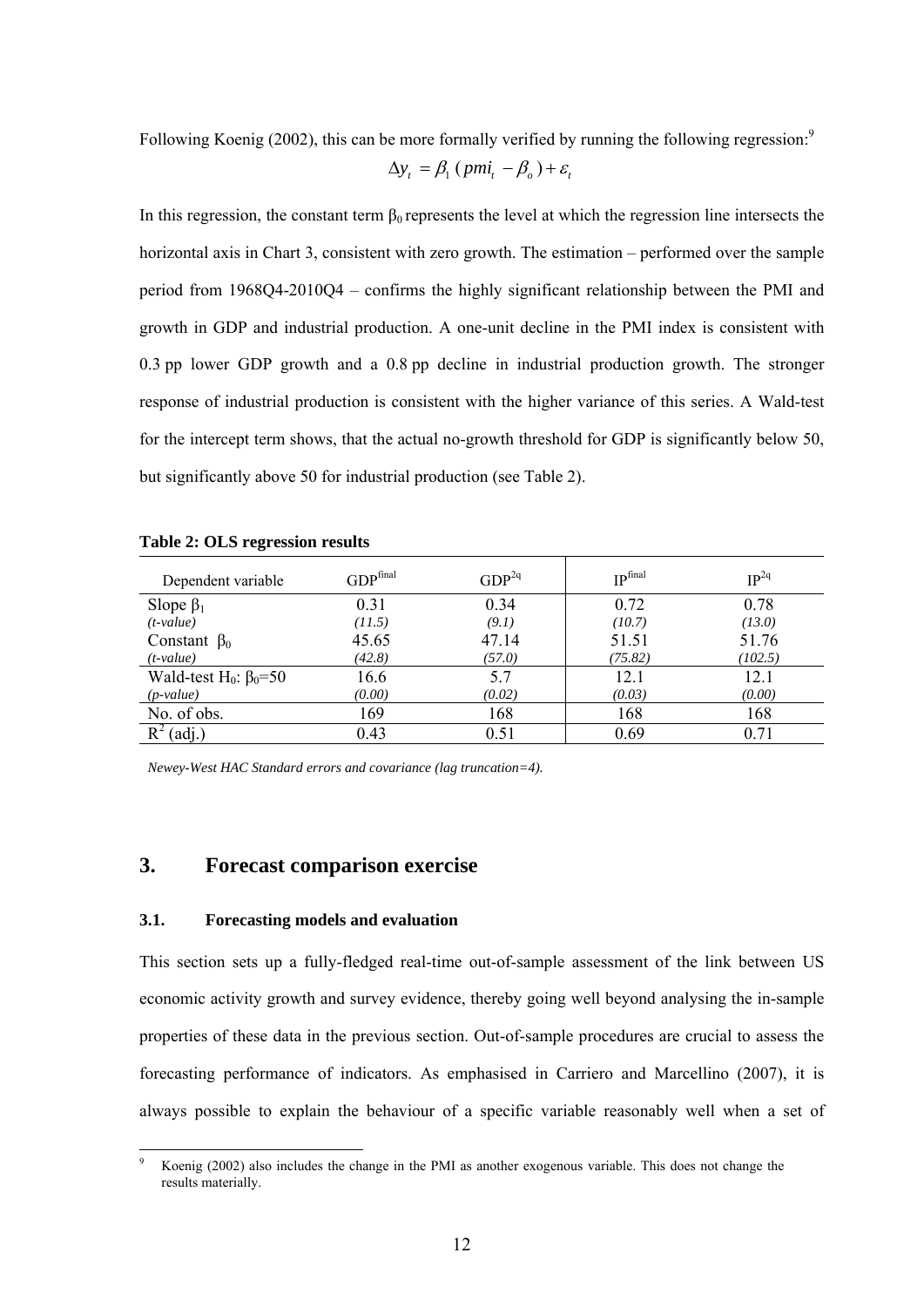parameters is carefully chosen, but that there is no reason to expect that such equation are also good forecasting tools. To address this critical issue, we use real-time data vintages on US GDP (quarterly frequency with quarterly vintages) and industrial production (monthly frequency with quarterly vintages) available on the SPF website of the Federal Reserve Bank of Philadelphia. This ensures that no information is taken into account that was not available at the time of actual forecasting.

In the first step of the following empirical analysis, we ask whether the survey evidence is any better than a naïve (constant growth model) benchmark and which indicator performs best. In the second step, we analyse, whether a forecast combination can further improve on models including just one survey indicator. Finally, we conduct a robustness test over the Great Moderation episode to underpin the strength of our results.

In order to deal with the multi-frequency of the data, we follow Parigi and Schlitzer (1995) and Hahn and Skudelny (2008) and use bridge equations. The bridge equation maps developments in the PMI data, which is published at a monthly frequency, to quarterly growth rates. We use the following mapping procedure: Once the PMI for the first month of the quarter is released  $(z = 1)$ , simple autoregressive models ( $s \leq 4$ , consistent with the Bayesian Information Criterion) project the PMI over an horizon (h=2) of the next two months. After two monthly releases of PMI data, just the third month is projected  $(h=1)$ , using the same method. More formally, this implies:

(1) 
$$
p\hat{m}i_{t+h|z}^{m} = \hat{\mu} + \sum_{s=0}^{p} \hat{\gamma}_{s} pmi_{t-s}^{m}
$$

The series is then converted to the quarterly frequency. Note that at the very beginning of the next quarter, all three monthly PMI observations for the current quarter are available, which implies that the quarterly PMI in the last line is not based on any estimates:

$$
p\hat{m}i_{t|1}^{q} = \frac{1}{3} \left( p\hat{m}i_{t|1}^{m=3} + p\hat{m}i_{t|1}^{m=2} + pmi_{t|1}^{m=1} \right)
$$
  
(2) 
$$
p\hat{m}i_{t|2}^{q} = \frac{1}{3} \left( p\hat{m}i_{t|1}^{m=3} + pmi_{t|1}^{m=2} + pmi_{t|1}^{m=1} \right).
$$

$$
pmi_{t|3}^{q} = \frac{1}{3} \left( pmi_{t|1}^{m=3} + pmi_{t|1}^{m=2} + pmi_{t|1}^{m=1} \right)
$$

Overall, we need to define three PMI series depending on how much actual PMI information has been available in each quarter. More formally, the PMI-based model simply uses static linear regressions (OLS) between the quarterly  $pmi_{t|z}$  available at time t (ignoring the q suffix in the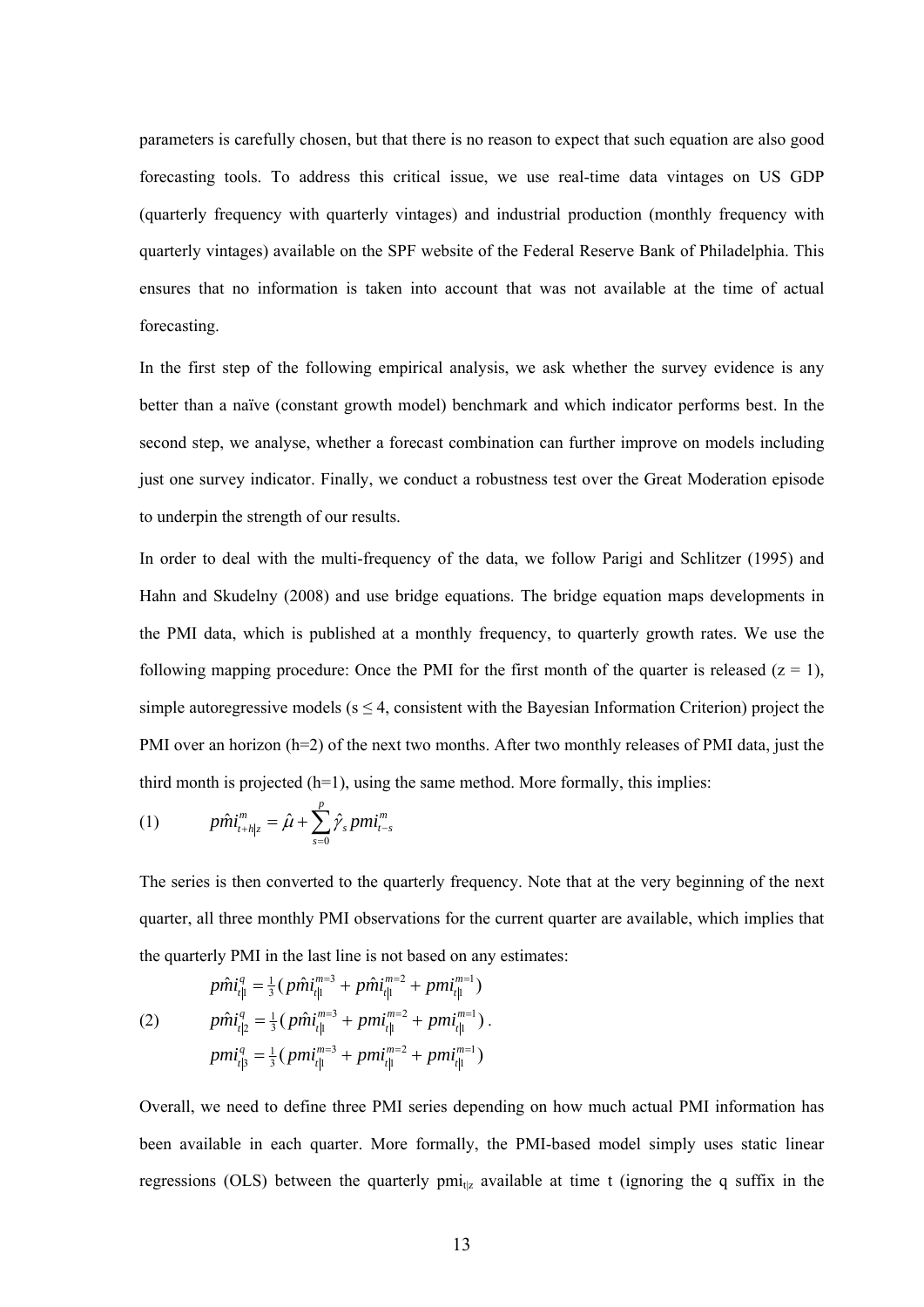following) and the respective available data vintage for US real activity growth  $y_t$ .  $z = 1, 2, 3$ , depending on the number of available PMI releases in a certain quarter.<sup>10</sup> In equation (3),  $\hat{y}_{t|z}^{pmi}$  denotes the real-time out-of-sample PMI-based forecast of the US activity variable y<sub>t</sub>

computed at time t conditional on z-months of available PMI data.

(3) 
$$
\hat{y}_{t|z}^{pmi} = \hat{\alpha} + \hat{\beta} p\hat{m}i_{t|z}.
$$

The second forecast is readily available from the median of SPF.

$$
(4) \t\t \hat{y}^{spf}_t = y^{spf}_t
$$

The out-of-sample real-time forecasts of these survey-based models are compared to a naïve benchmark model, which is simply the average of past US activity growth rates over the estimation periods (random walk in levels), including m observations: $11$ 

(5) 
$$
\hat{y}_t^{mve} = \frac{1}{m} \sum_{i=1}^m y_{t-i}^v
$$

where  $y_t$  is the growth rate in US GDP or industrial production for the data vintage v available at time t.

The empirical exercise is divided in two parts. In the first part we use real-time data back to 1948 to produce recursive out-of-sample PMI-based forecasts over the full sample ranging from the fourth quarter of 1968 to the second quarter of 2011. We compare the performance of these forecasts with that of the SPF and the naïve benchmark. In the second part we test, if a forecast combination, based on PMI and SFP predictions, can improve on the single variable forecasts. Following Granger and Ramanathan (1984) and Timmermann (2006), the combination is built in the following way. First, we recursively estimate the regression coefficient of this simple model, which includes a constant term and does not impose the constraint that the parameters add up to one in order to allow for the possibility that the underlying forecasts are biased:

$$
(6) \t y_t = c + \alpha_1 \hat{y}_{t|z}^{pmi} + \alpha_2 \hat{y}_t^{spf}
$$

 $10<sup>10</sup>$ 10 The results are robust to using a dynamic specification, which may include up to four lags of the activity and PMI variables.

<sup>&</sup>lt;sup>11</sup> For industrial production, the construction of the naïve forecast is somewhat more complicated. In each quarter, we assume that industrial production data for the first month is available. Then, we compute the average monthly growth rate of industrial production over the respective data vintage, which is used to extend the series in levels for two months to the end of the quarter. Finally, we compute the growth rate of the current quarter relative to the previous quarter as the naïve benchmark.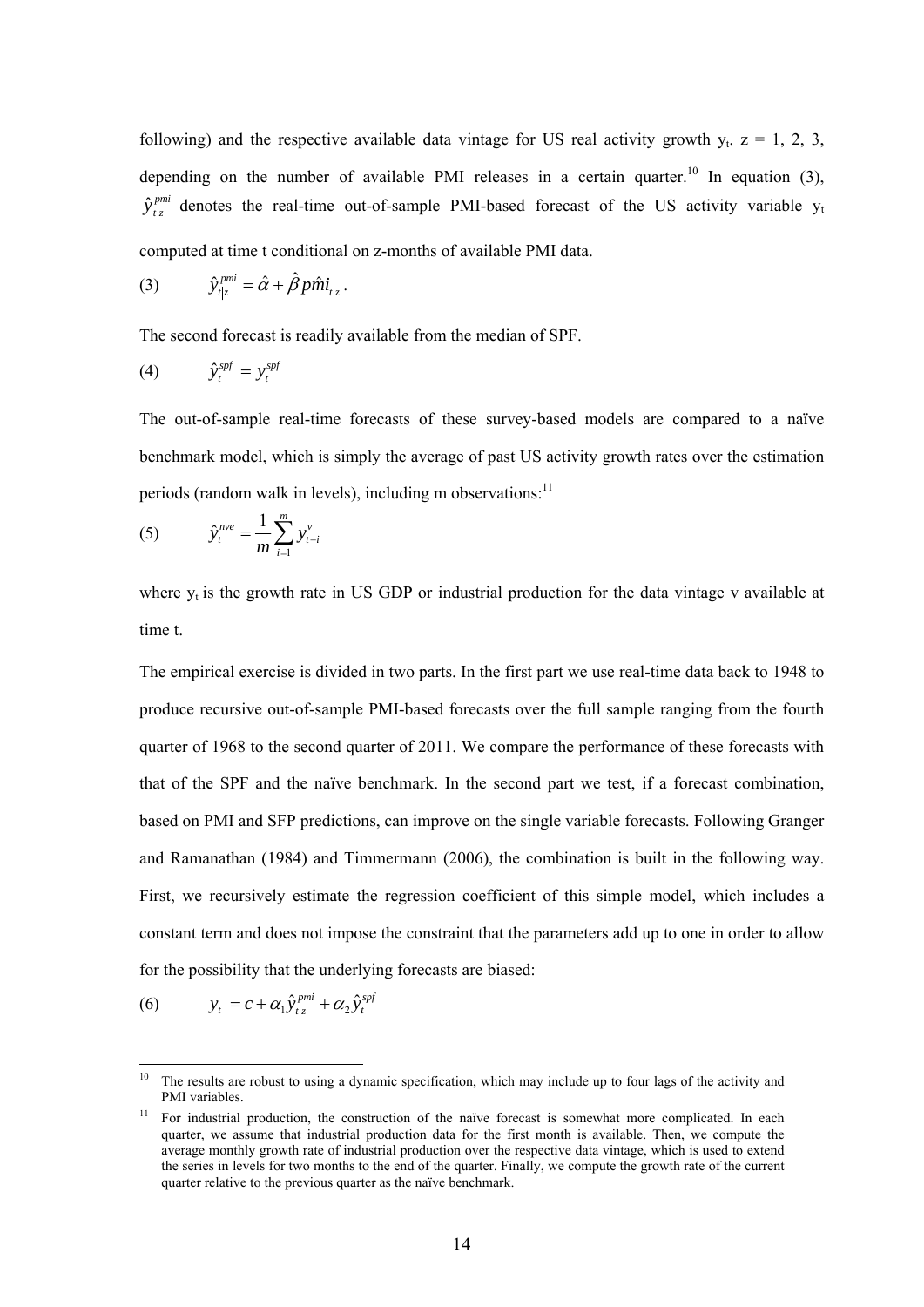Second, we use the estimated coefficients to combine the forecasts at time t as follows:

(7) 
$$
\hat{y}_{t|z}^{com} = \hat{c} + \hat{\alpha}_1 \hat{y}_{t|z}^{pmi} + \hat{\alpha}_2 \hat{y}_t^{spf}
$$

The forecast accuracy of all models is evaluated through the Mean Square Forecast Error (MSFE) statistic, so that the forecasts minimise a symmetric quadratic loss function. However, to facilitate the comparison, the accuracy of each model is compared (ratio) with that obtained by the naïve model, used as the benchmark. We also report the statistic proposed by Clark and West (2007) to test, if the forecast produced by the various models can be considered statistically different form the naïve benchmark.

## **4. Empirical results**

 $\overline{a}$ 

### **4.1. Performance of individual surveys**

Table 3 shows that both the PMI-based model and the SPF contain valuable information for forecasting US real GDP growth. In both models, the MSE ratio is clearly below one, which implies that these simple models outperform the naïve benchmark model, irrespective of whether the twoperiod ahead or the last data vintage for real GDP growth are used.<sup>12</sup> Already with PMI data availability of just one month, the error of the PMI-based model is more than 30% smaller when using the last data vintage and more than 40% smaller when using the 2-quarter-ahead GDP data. Furthermore, as expected, the accuracy of the PMI forecasts improves over the quarter as more PMI information becomes available. This is evidenced by the decreasing relative MSFE as the number of months is increasing. However, the SPF is not only improving over the naïve benchmark, but it is also clearly better than the PMI-based model, even when considering the availability of PMI data for the full quarter. For all models, the Clark-West statistics suggest that the SPF and the PMI-based forecasts are significantly different from those of the naïve model.

For industrial production, the results confirm the usefulness of the PMI for forecasting, particularly if the data two quarters ahead is used as a yardstick. The relative MSE is still clearly below 1, but higher than for GDP growth. This suggests the PMI-based model to be better suited for projecting

<sup>12</sup> The magnitudes of the outperformance are consistent with findings by Liebermann (2011) over a shorter evaluation period. She also finds that the MSFE of the naïve benchmark model is nearly twice that of her factor model and the SPF.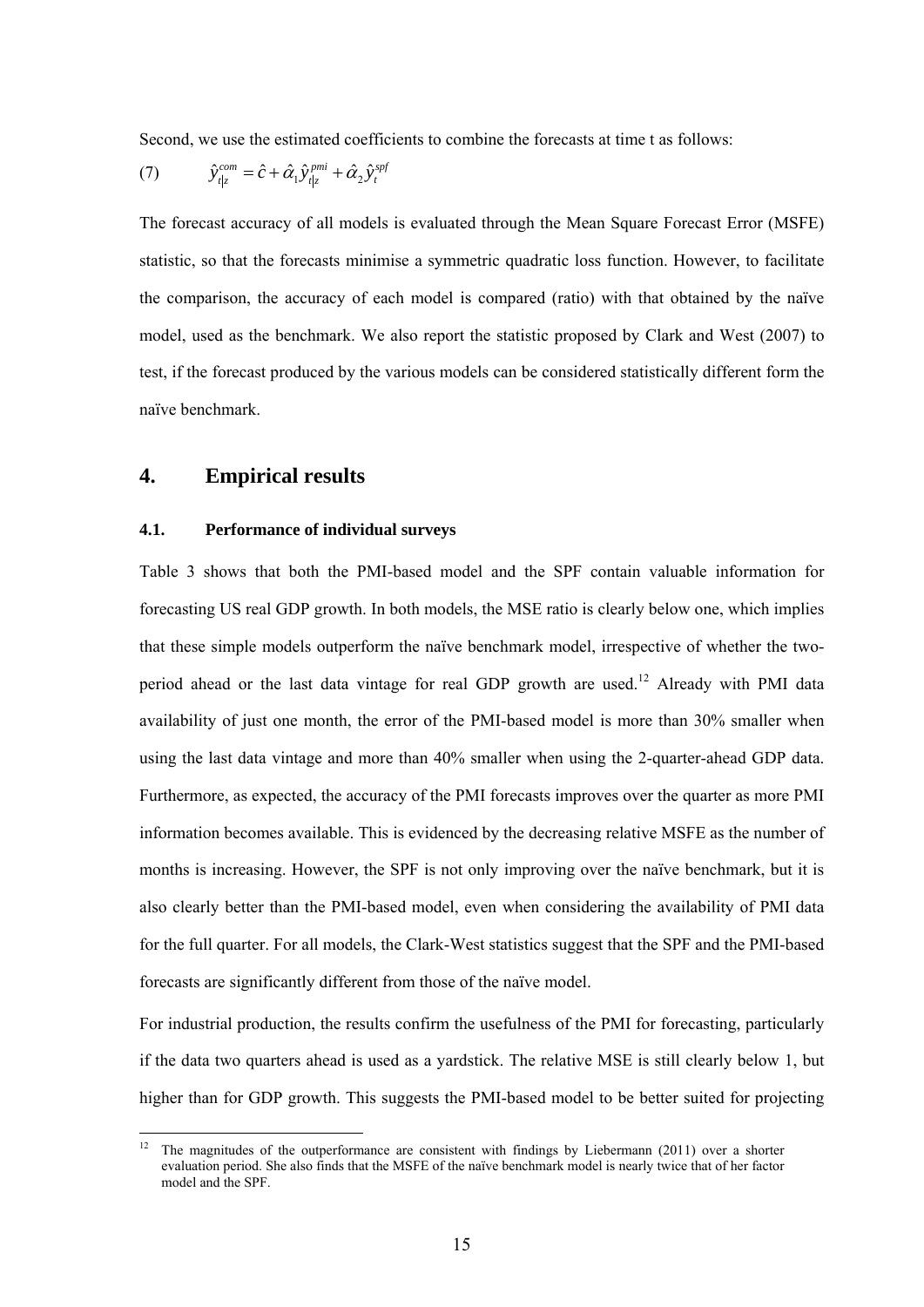GDP than industrial production, although it is based on the manufacturing survey. Quite strikingly, the SPF performs very poorly in forecasting industrial production growth.

| <b>GDP</b> growth            | 2-quarter ahead vintage | Last Vintage |  |  |
|------------------------------|-------------------------|--------------|--|--|
| PMI/Naïve (month=1)          | $0.58$ **               | $0.68***$    |  |  |
| PMI/Naïve (month=2)          | $0.48***$               | $0.57***$    |  |  |
| PMI/Naïve (month=3)          | $0.45***$               | $0.59***$    |  |  |
| SPF/Naïve                    | $0.38***$               | $0.48***$    |  |  |
| Memo item: MSFE Naïve (MSE)  | 13.08                   | 12.65        |  |  |
| <b>Industrial production</b> |                         |              |  |  |
| PMI/Naïve (month=1)          | $0.80**$                | $0.98*$      |  |  |
| PMI/Naïve (month=2)          | $0.62***$               | $0.88***$    |  |  |
| PMI/Naïve (month=3)          | $0.60***$               | $0.88***$    |  |  |
| SPF/Naïve                    | 1.23                    | $0.97***$    |  |  |
| Memo item: MSFE Naïve (MSE)  | 11.21                   | 11.21        |  |  |

**Table 3: Relative MSFEs of various models** 

*\*/\*\*/\*\*\* denotes significance of the Clark-West-Statistics at the 10%/5%/1% level. Clark and West statistic for nested models is the standard Diebold Mariano test adjusted for a negative term which measures the mean squared difference between predictions done under the two alternative models. We use Newey-West standard errors.* 

## **4.2. Performance of forecast combination**

In this paragraph we show that using forecast combination methods further improves the accuracy of the forecasts. In this step, the first estimation is performed over the sample 1968:Q4 – 1972:Q4 and it is iterated until the end of the available sample. Altogether, this provides 152 quarterly forecasts, which we compare to the benchmark models.

Table 4 shows the MSFE of the combined forecast relative to the PMI-based forecasts (for each month) and relative to the SPF forecast. Again, the analysis is conducted for growth in US GDP and in industrial production. As before, the forecasts are compared to the two-quarter-ahead data vintage and to the final data vintage.

Combining the forecasts from the PMI and the SPF significantly improves the forecast for both, US GDP and for industrial production. For GDP, this result is not unexpected when relating the combined forecast to the PMI-based forecast, as the previous section showed that the SPF outperforms the PMI model. However, adding the PMI-based forecast to the SPF reduces the error by almost 10% already at a time, when only the PMI for the first month of the quarter is available.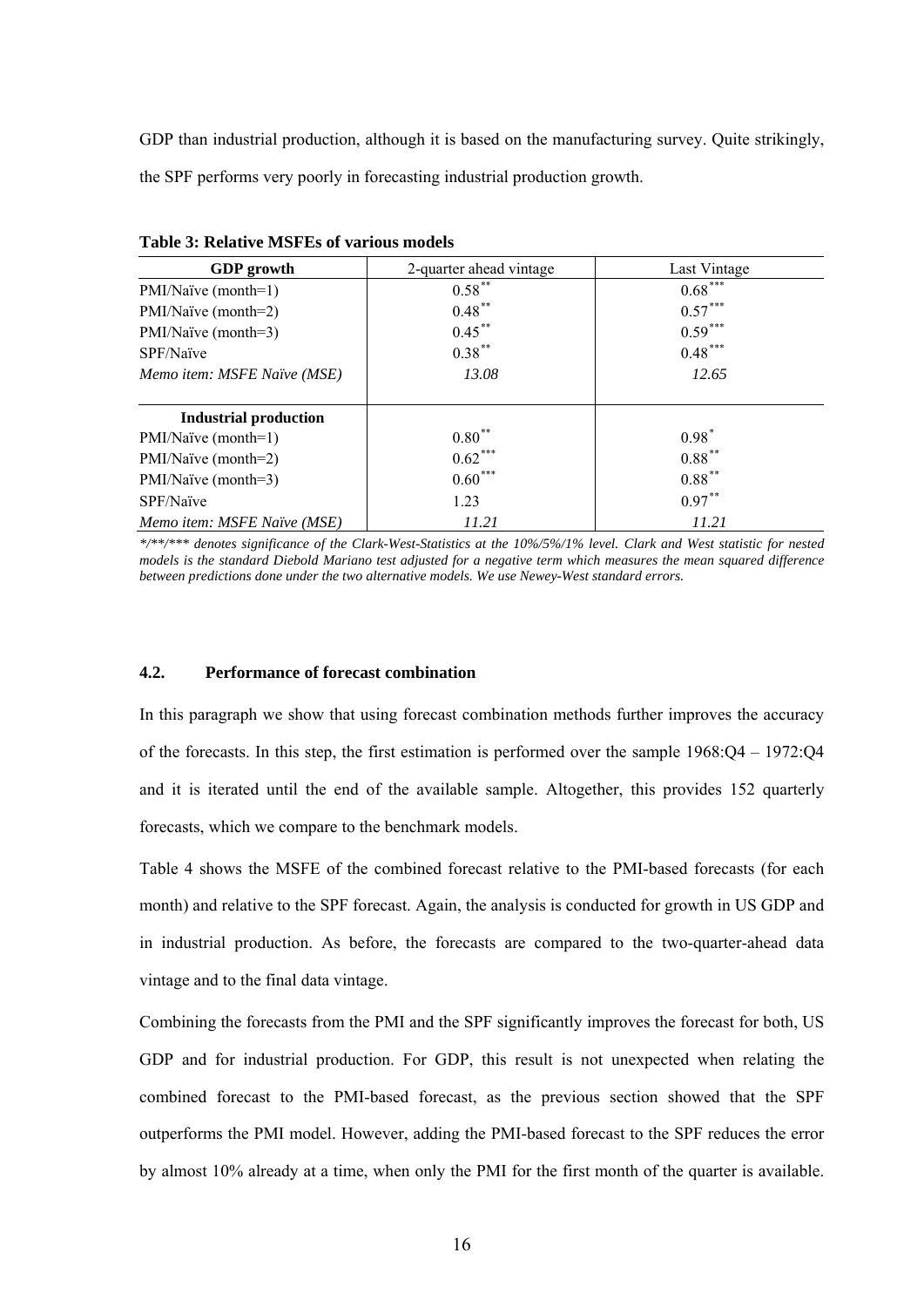As more PMI information is released over the quarter, the advantage of the combined forecast continues to increase. This result is robust to the use of different data vintages for GDP growth.

| <b>GDP</b> growth            | 2-quarter ahead vintage                |                 | Last Vintage      |                     |  |
|------------------------------|----------------------------------------|-----------------|-------------------|---------------------|--|
|                              | MSFE of                                | MSFE of         | MSFE of           | MSFE of<br>combined |  |
|                              | combined                               | combined        | combined          |                     |  |
|                              | forecast relative to forecast relative |                 | forecast relative | forecast relative   |  |
|                              | <b>PMI</b> forecast                    | to SPF forecast | to PMI forecast   | to SPF forecast     |  |
| PMI month=1                  | 0.61                                   | $0.91***$       | $0.67***$         | $0.90^{**}$         |  |
| PMI month=2                  | $0.70*$                                | $0.87***$       | $0.76***$         | $0.86^{**}$         |  |
| PMI month=3                  | $0.72$ **                              | $0.85***$       | $0.75***$         |                     |  |
| <b>Industrial production</b> | 2-quarter ahead vintage                |                 |                   | Last Vintage        |  |
| PMI month=1                  | $0.82***$                              | $0.60^{**}$     | $0.74***$         | $0.82***$           |  |
| PMI month=2                  | $0.85***$                              | $0.47***$       | $0.75***$         | $0.73***$           |  |
| PMI month=3                  | $0.83*$                                | $0.45***$       | $0.73*$           | $0.71***$           |  |

**Table 4: Relative MSFE of the combined models** 

*\*/\*\*/\*\*\* denotes significance of the Diebold-Mariano statistics at the 10%/5%/1% level.* 

For industrial production, the earlier analysis showed that the PMI-based model outperforms the SPF based forecast, the latter being even outperformed by a naïve forecast (for the two-quarter ahead vintage). Against this background, it is remarkable that adding the SPF to the PMI-based model clearly improves the overall forecast for US industrial production growth.

## **4.3. Robustness of results**

In order to assess the robustness of the results over time, we computed the relative MSFE of the combined forecast model for GDP and industrial production also for the "Great Moderation" episode, i.e. over the period 1985 to 2007. While earlier research suggested that the forecasting performance deteriorates over this period, the results are broadly stable in this exercise (see D'Agostino et al. (2006)). The performance is very robust for GDP growth and even improves relative to the PMI-based forecast. For the industrial production growth, the gain of the combined forecast relative to the SPF seems to be smaller for both data vintages (see Table 5).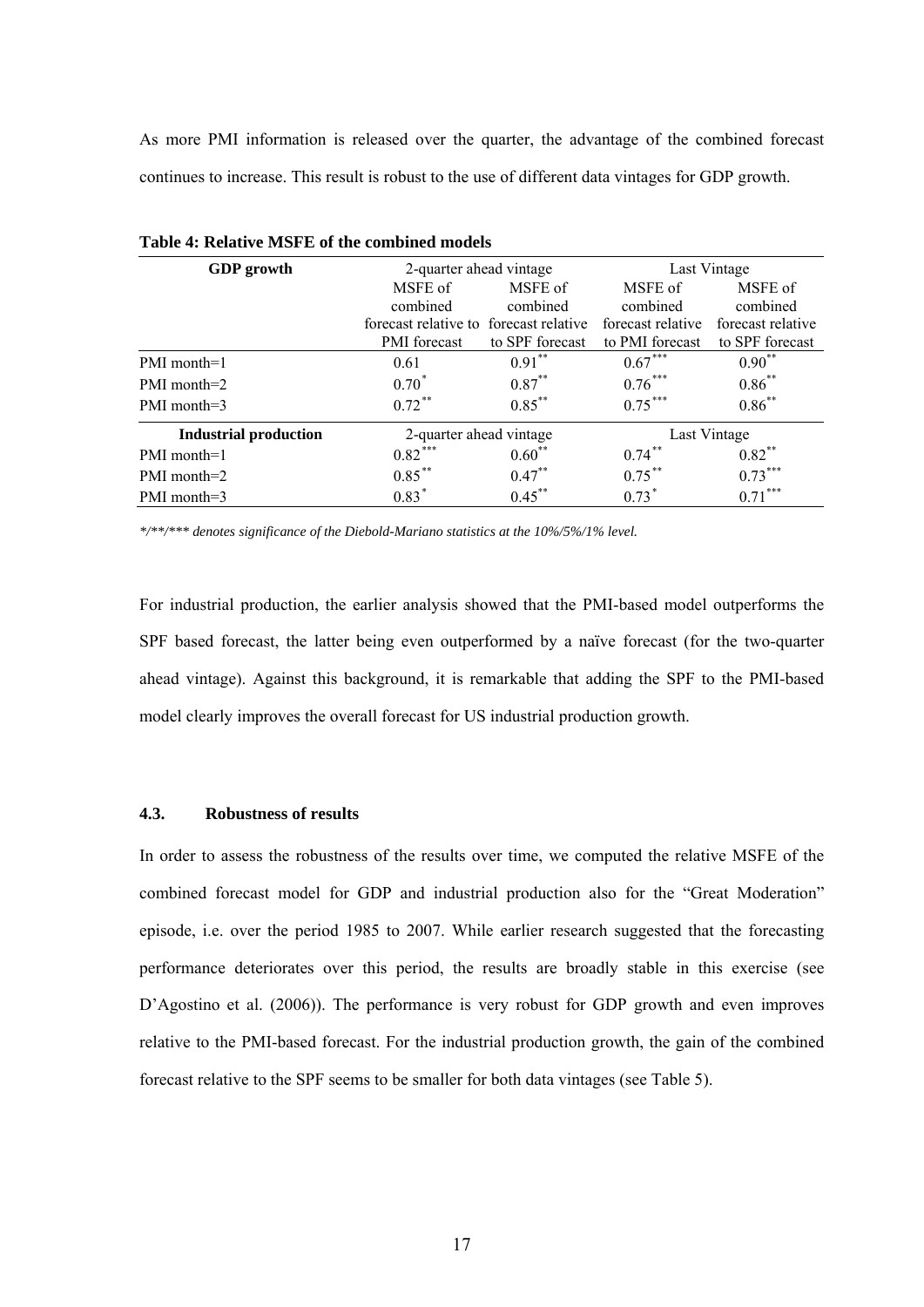| <b>GDP</b> growth     | 2-quarter ahead vintage |                                     | Last Vintage      |                   |  |
|-----------------------|-------------------------|-------------------------------------|-------------------|-------------------|--|
|                       | MSFE of                 | MSFE of                             | MSFE of           | MSFE of           |  |
|                       |                         | combined forecast combined forecast |                   | combined forecast |  |
|                       | relative to PMI         | relative to SPF                     | forecast relative | relative to SPF   |  |
|                       | forecast                | forecast                            | to PMI forecast   | forecast          |  |
| PMI month=1           | $0.64***$               | $0.92***$                           | $0.57***$         | $0.88***$         |  |
| PMI month=2           | $0.67***$               | $0.88***$                           | $0.64***$         | $0.86***$         |  |
| PMI month=3           | $0.65***$               | $0.86***$                           | $0.61***$         | $0.87***$         |  |
| Industrial production | 2-quarter ahead vintage |                                     | Last Vintage      |                   |  |
| PMI month=1           | $0.75***$               | $0.69***$                           | $0.66*$           | $0.97***$         |  |
| PMI month=2           | $0.77***$               | $0.59**$                            | $0.68***$         | $0.91***$         |  |
| PMI month=3           | $0.74***$               | $0.58**$                            | $0.67***$         | $0.92***$         |  |

| Table 5: Relative MSFE of the combined models in the Great Moderation |  |  |  |  |  |  |  |  |  |  |  |
|-----------------------------------------------------------------------|--|--|--|--|--|--|--|--|--|--|--|
|-----------------------------------------------------------------------|--|--|--|--|--|--|--|--|--|--|--|

*\*/\*\*/\*\*\* denotes significance of the Diebold-Mariano statistics at the 10%/5%/1% level.* 

As regards the model performance in the crisis, Chart 4 shows the evolution of GDP growth (based on data available two quarters later), the GDP projections of the best-performing survey, i.e. the SPF, and the combined SPF/PMI forecast. It shows that in the middle of the third quarter of 2008, i.e. some weeks before the failure of Lehman Brothers, the surveys had not yet priced in the sharp decline in the GDP growth in that quarter.



**Chart 4: US GDP growth during the crisis, SPF and combined forecasts**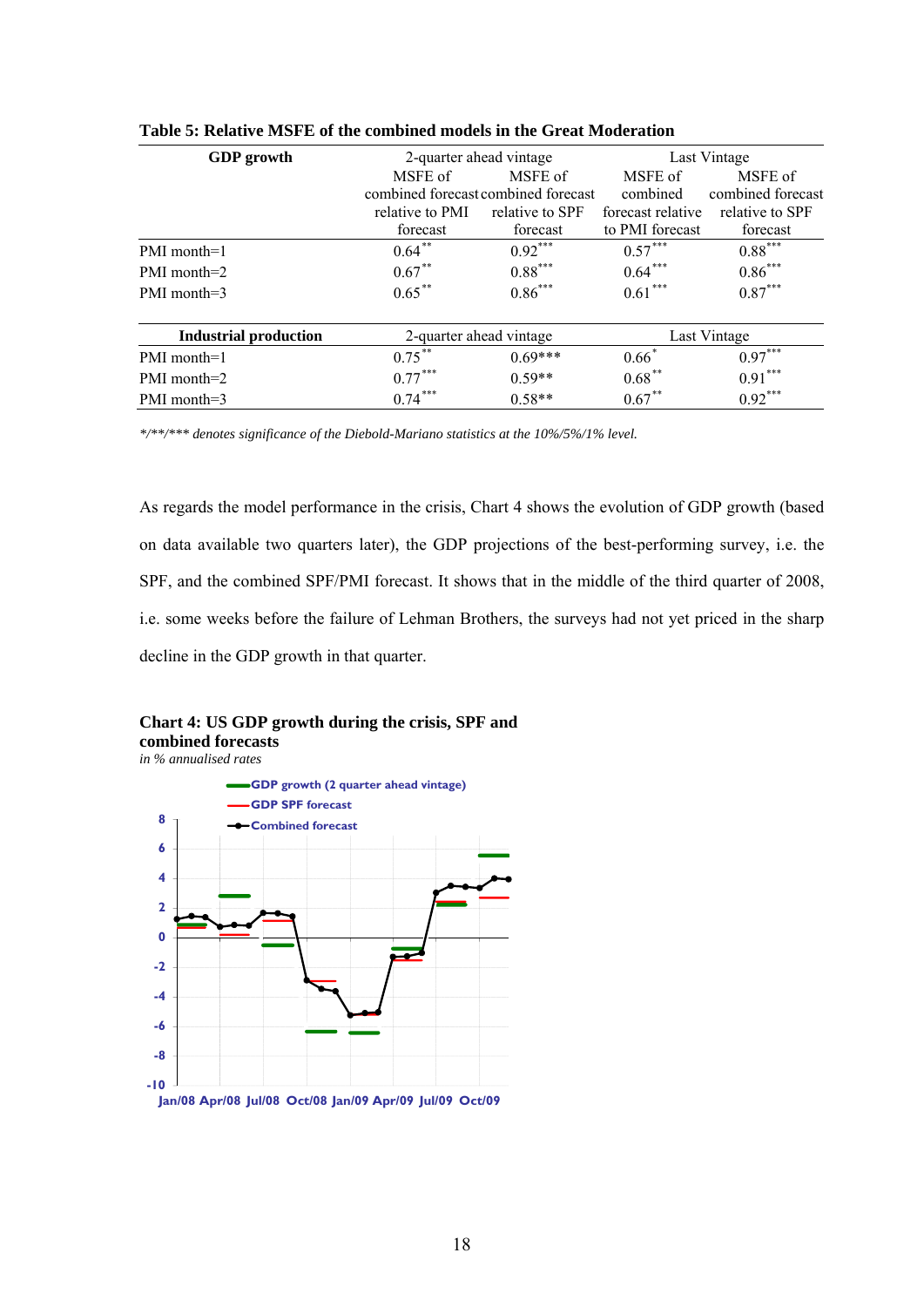This is not very surprising: when the survey was conducted in August 2008, the advance estimate showed a GDP growth rate of almost 2% in the first quarter (annualised). Whereas this number was revised down to 1% in late-August, the preliminary estimate released at the same time suggested buoyant US GDP growth at 3.3% in the second quarter (annualised). Accordingly, professional forecasters assumed that the positive growth momentum would evolve into the third quarter, and also the SPF/PMI-based model projected a robust positive growth rate. As the PMI declined sharply in the survey released at the beginning of October, the overall decline compared to the previous quarter was muted given the rather strong PMI-readings for July (and August).

In the fourth quarter of 2008, survey respondents quickly adjusted their outlook, albeit not fully anticipating the magnitude of the downturn. Already at the beginning of November (based on PMIdata for October), the combined SPF/PMI-based model would have suggested a sharp decline of the US economy. It suggested a drop in US activity by around 3% (annualised), consistent with the SPF results released later in the same month. Over that quarter, incoming PMI data suggested a further deterioration of economic conditions, revising the forecast towards -4% in annualised terms, thereby providing strong indications of a sharp recession of the US economy. In the end, the downturn was even sharper as GDP declined by more than 6% in the fourth quarter of 2008. The US economy contracted by roughly the same magnitude in the first quarter of 2009. In this quarter, both the combined SPF/PMI and the SPF continued to correctly anticipate a further sharp decline of the US economy. Also quite strikingly, both surveys predicted the stabilisation of US growth in the second quarter of 2009 and the rebound thereafter.

# **5. Conclusions**

This paper has shown that prominent survey indicators for the US economy – the SPF and the ISM PMI indices – are very powerful in anticipating US real economic activity in the present quarter. Such "nowcasts" of economic activity are crucial for policy makers, who need timely information about business cycle conditions. We employed a fully-fledged real-time out-of-sample exercise, simulating the situation of a forecaster each month over the past around thirty years. For real GDP, the paper demonstrates that the SPF portrays growth conditions more accurately than the PMI,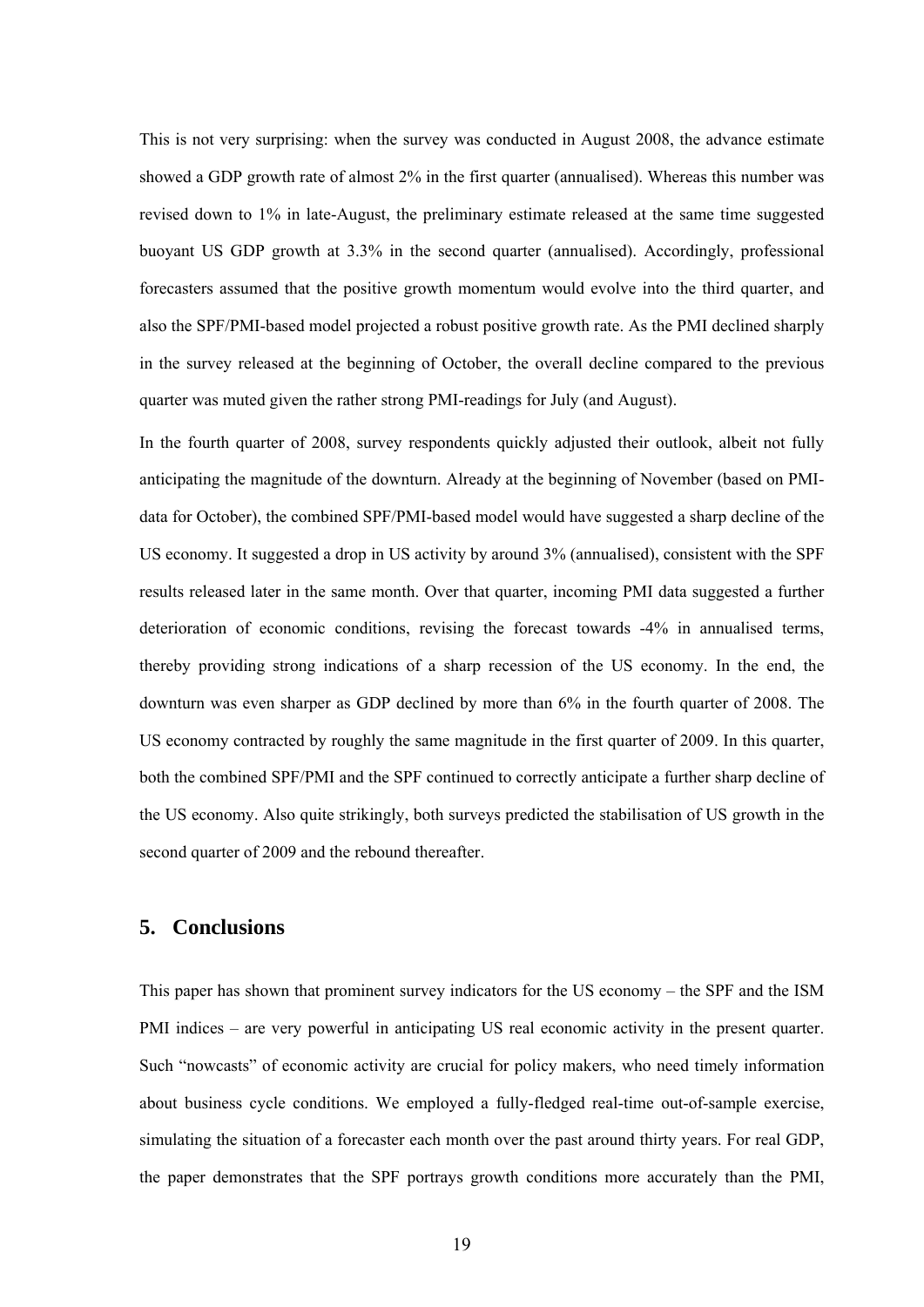while for industrial production, the PMI seems to outperform the SPF. Overall, the precision of the PMI-based forecasts improve as more information about the current quarter is released. Strikingly, however, combining the PMI-based forecasts and the SPF projections further improves the forecast accuracy.

Looking ahead, we consider several potentially fruitful extensions of our basic theme: Firstly, one could use different specifications. For instance, Vermeulen (2012) suggested that a non-linear specification of PMI-models provide slightly better forecast for economic activity. Regimeswitching dynamics or smooth-transition models (see de Bondt and Schiaffi, 2011) provide other avenues to enrich the simple linear approach followed in this paper. Secondly, addressing the issue whether the assumption of a symmetric loss function may be indeed optimal has been beyond the scope of this paper. However, if the "costs" of over- and underpredicting economic activity were asymmetric, it might also be optimal to bias the forecast accordingly (see Elliott, Komunjer, and Timmermann (2004)).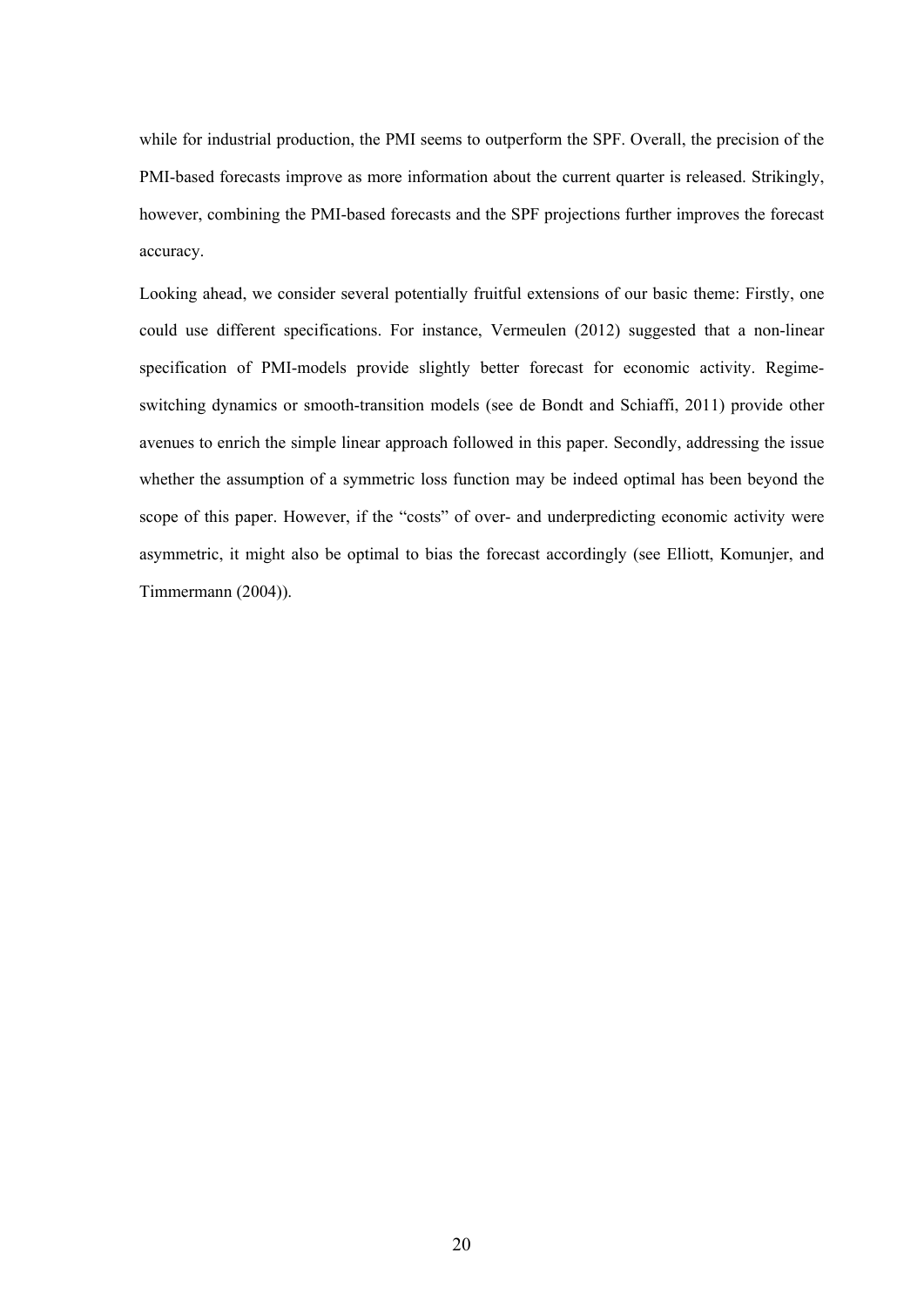#### **References**

Aruoba A. B., F. X. Diebold and C. Scotti (2009), "Real-Time Measurement of Business Conditions", *Journal of Business and Economic Statistics*, 27, 4, 417 – 428.

Bańbura M., D. Giannone and L. Reichlin (2010), "Nowcasting", ECB Working Paper 1275, Frankfurt am Main.

Bondt, G.J. de (2011), "Nowcasting: trust the Purchasing Managers' Index or wait for the flash GDP estimate?", Paper presented at Athens Institute for Education and Research (ATINER) 5th Annual International City-Break Conference: Business and Society in a Global Economy, 19-22 December, Athens and forthcoming in Conference Proceedings.

Bondt, G. de and S. Schiaffi (2011), "Confidence matters for nowcasting GDP: euro area and US evidence from a PMI-based model", Social Science Research Network (SSRN) eLibrary Paper, http://papers.ssrn.com/sol3/papers.cfm?abstract\_id=1951869&download=yes.

Campbell, Sean, D., (2007), "Macroeconomic Volatility, Predictability and Uncertainty in the Great Moderation: Evidence from the Survey of Professional Forecasters", *Journal of Business and Economic Statistics*, 25, pp. 191-200.

Capistrán C. and A. Timmermann (2009), "Forecast Combination With Entry and Exit of Experts", *Journal of Business and Economic Statistics*, 27, 4, 428-440.

Carriero, A., and M. Marcellino (2007), A Comparison of Methods for the Construction of Composite Coincident and Leading Indexes for the UK, *International Journal of Forecasting*, 23, 219-236.

Clark, T., and K. West (2007), "Approximately Normal Tests for Equal Predictive Accuracy in Nested Models", *Journal of Econometrics,* 138, 291-311.

D'Agostino A. and K. Whelan (2008). "Federal Reserve Information During the Great Moderation"*, Journal of the European Economic Association*, 6, 2-3, 609-620.

D'Agostino, A. K. McQuinn and K. Whelan (2011). "Are some forecasters really better than others?", Forthcoming, *Journal Money Credit and Banking.*

D'Agostino, A., Giannone and Surico (2006), "(Un)Predictability and macroeconomic stability", ECB Working Paper Series 605, European Central Bank.

Elliott, G., I. Komunjer, and A. Timmermann (2005), "Estimation and Testing of Forecast Rationality under Flexible Loss," *Review of Economic Studies,* 72, 1107–25.

Genre, V., Kenny, G., Meyler, A., and A. Timmermann (2010), "Combining the forecasts in the ECB survey of professional forecasters: can anything beat the simple average?," ECB Working Paper Series 1277, European Central Bank.

Giannone, D., M. Modugno, L. Reichlin, and D. Small (2010), "Nowcasting in Real Time", mimeo.